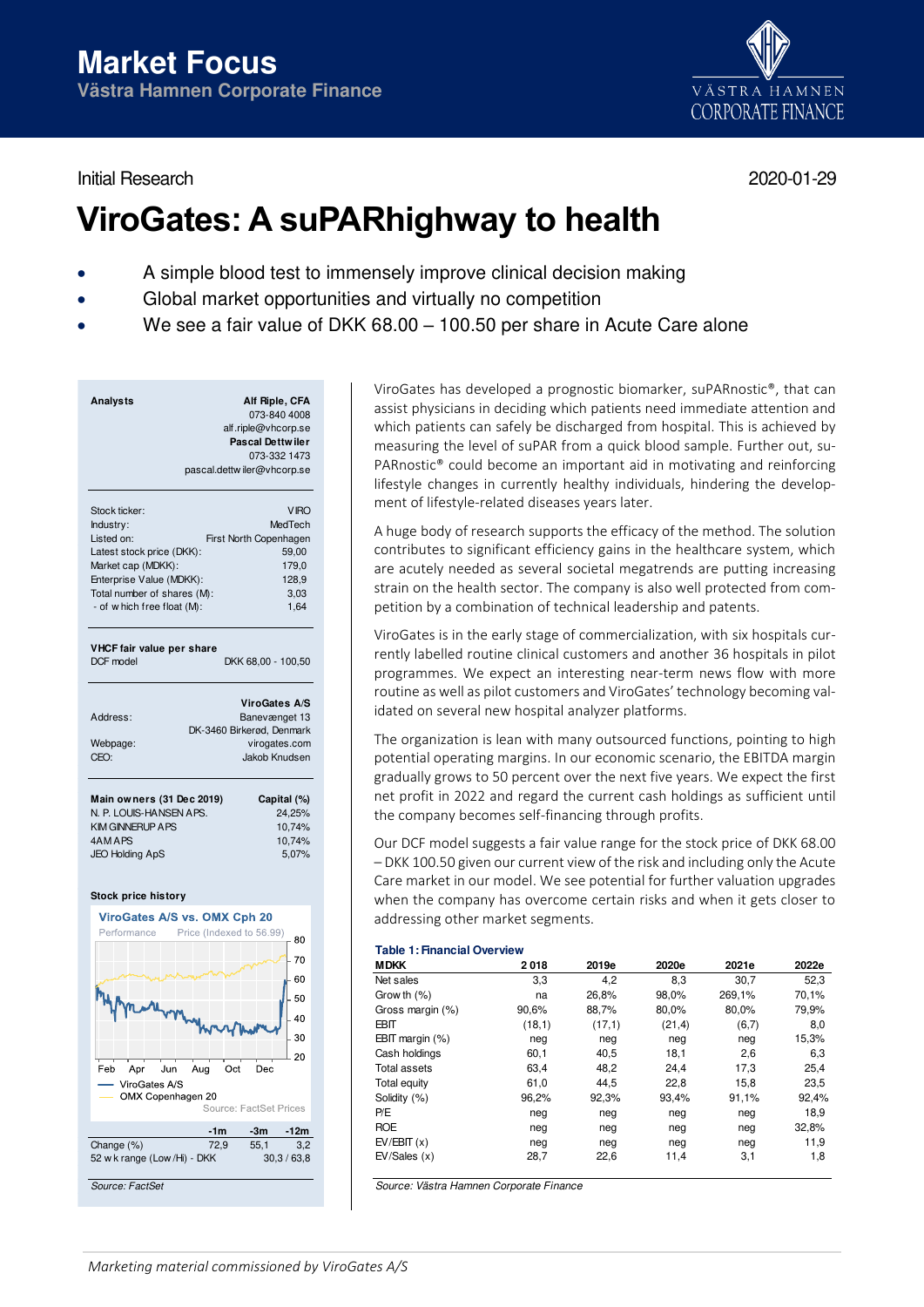# Table of contents

# <span id="page-1-0"></span>What does ViroGates do?

ViroGates is a Danish medical technology company listed on Nasdaq First North Copenhagen. The company has developed a range of products, collectively referred to as suPARnostic®, that enable physicians to quickly determine if a patient is severely sick and in need of acute care, or outside imminent danger and can be sent home. All it takes is a quick blood test. The same test can even be used to determine the risk of developing serious, lifestylerelated diseases as far as ten years into the future. The test can therefore also be used to motivate and monitor lifestyle changes in order to avoid disease development.

Adoption of suPARnostic® testing at hospitals and other health services could lead to quicker and more accurate decision making, saving tens of billions of EUR in healthcare costs and improving outcomes for millions of patients.

The suPARnostic® method entails in vitro analysis of blood samples using either the typical analysis platforms found in many hospital labs, or on a standalone optical reader supplied by ViroGates. In 20 minutes or less, the test will reveal the concentration of a protein called suPAR in the blood. According to a strong body of research, suPAR is a protein expressed when inflammation is present in the body. Inflammation is one of the fundamental mechanisms for the body to react to serious disease, and a quick measurement of the suPAR level will immediately reveal the severity of a patient's condition. A high suPAR level means a need for acute measures to diagnose and treat or prevent further disease progression. On the other hand, if the level of suPAR is low, the physician is justified in sending the patient home. Measuring suPAR will save money and resources for the healthcare system, increase confidence in clinical decision making for physicians, while the patient is spared the inconvenience and worry of an unnecessary hospital stay as well as the risk of contracting hospital-acquired infections.

Several major societal trends emphasize the need for ViroGates' solution:

- Aging populations imply more people in need of long-term care, leading to higher healthcare spending
- Chronic and infectious diseases are increasing, putting considerable demand on the healthcare system and society as a whole
- A shortage of skilled doctors, nurses and other healthcare staff. WHO predicts a shortage of 12.9 million healthcare professionals globally in 2035
- Patients are demanding sophisticated, convenient, transparent, affordable and personalized service and becoming more willing to self-manage

**Separates acute cases from the nonacute** 

**Huge potential savings in the healthcare system** 

**Several megatrends play in ViroGates' favour**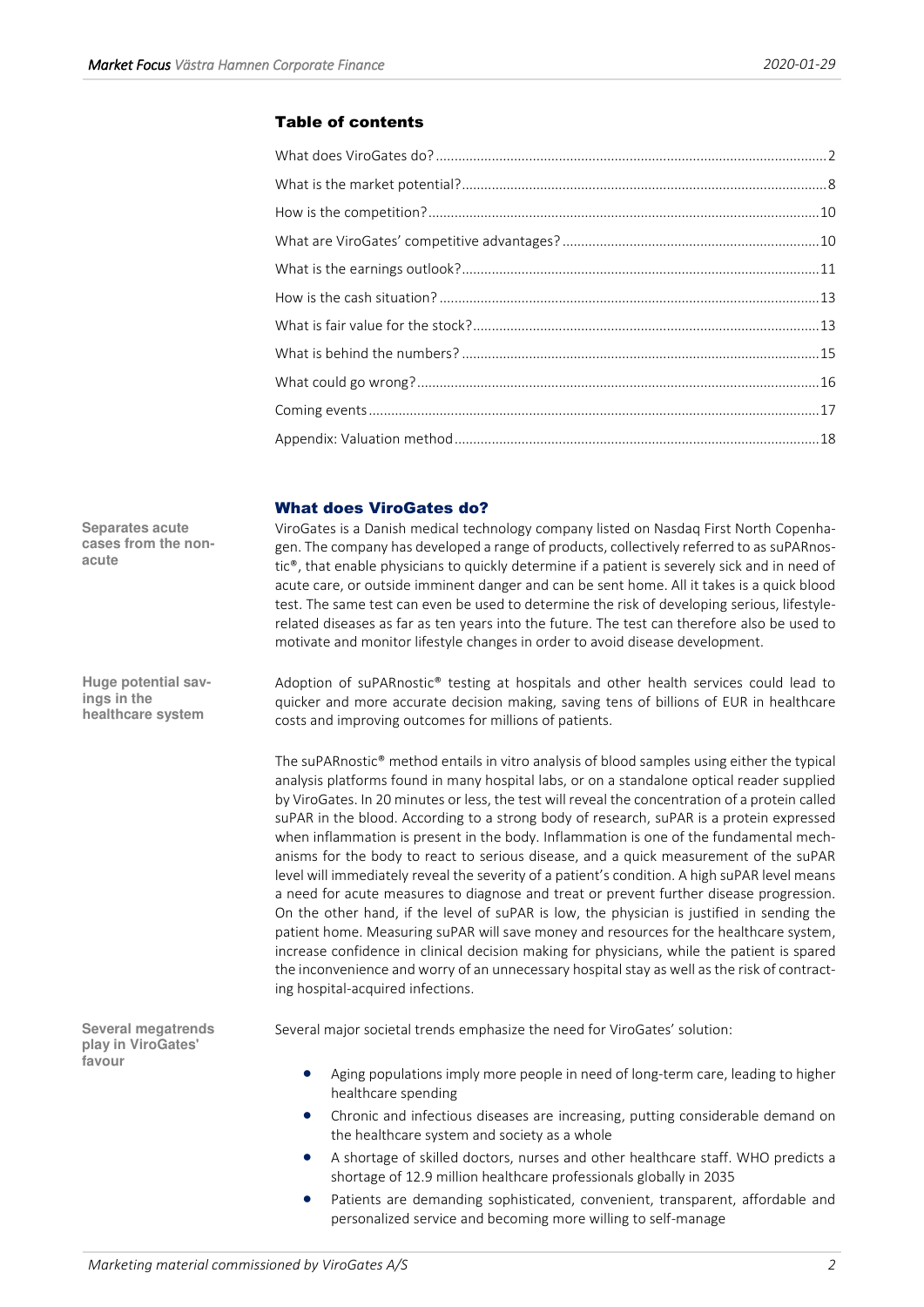**Overcrowding of hospitals strains the healthcare system** 

**suPAR tests lead to shorter hospital stays** 

**Level of suPAR correlates positively with immune activation** 

Overcrowding of hospitals, and emergency departments in particular, is a common problem and is considered a national crisis in some nations. Research has shown that there is a direct link between hospital overcrowding and short-term patient mortality. Therefore, it is crucial to handle incoming patient flows in the most resource-efficient way. Most of the existing tests and risk scoring systems that assist medical staff on hospital admission are either time-consuming, complicated or disease-specific.

ViroGates' suPARnostic® products have a proven effect on improving the use of healthcare resources. A recent study showed that in hospitals where the level of suPAR was measured, patients stayed in hospital on average 6.5 hours shorter relative to the control group (where suPAR was not measured). There was no difference in mortality between the groups. ViroGates estimates that this efficiency improvement could lead to healthcare savings exceeding EUR 27 billion per year, counting only selected EU countries and the US.

## The suPAR solution

*Soluble urokinase Plasminogen Activator Receptor*, or suPAR, is a protein present in the human bloodstream. The existence of suPAR was first described in 1991, but it was not until a decade later it was found to be predictive of disease. In 2000, the inventor and cofounder of ViroGates, Jesper Eugen-Olsen, discovered the potential of measuring suPAR in patients diagnosed with HIV. Since then, it has been discovered that the level of suPAR is also elevated and therefore predictive of outcome in other diseases such as malaria, tuberculosis, streptococcus pneumonia, pneumococcal pneumonia, sepsis, and bacterial and viral CNS infection, among many other diseases.

There are now more than 600 peer-reviewed articles on suPAR and its ability to measure both the severity and the progression of diseases. The level of suPAR can also be used for the prediction of lifestyle-related diseases, such as cardiovascular disease, type-2 diabetes, cancer, etc. However, the suPAR level is not affected by short-term life circumstances, e.g. fasting, and neither is it affected by minor illnesses, such as influenza.

## **How does suPAR work?**

suPAR is an abbreviation for soluble urokinase Plasminogen Activator Receptor and as the name suggests, is the soluble form of the receptor (uPAR) for urokinase plasminogen activator (uPA). The uPAR molecule is a multi-domain protein which is attached to various immunologically active cells, e.g. white blood cells. The uPAR is tethered to the cell membrane with a glycosyl phosphatidylinositol (GPI) anchor. uPAR is a part of the plasminogen activation system, which in the healthy body is involved in tissue reorganization events such as mammary gland involution and wound healing.

Any severe illness will lead to inflammation of the involved tissue, which in turn is shown to increase the occurrence of plasminogen activators such as uPA. When the uPA enters the blood stream it will bind to the receptor, triggering a cleavage between the GPI anchor and the uPAR and thereby releasing the soluble form suPAR. The suPARnostic® products work by exposing blood or plasma samples to a solution containing Viro-Gates' proprietary antibodies. After reacting with the antibodies, suPAR is readily detected using standard immuno-assay technology. It provides a reliable measurement of the concentration of suPAR in the blood, which will reveal the severity of inflammation and thus the risk profile of the patient.

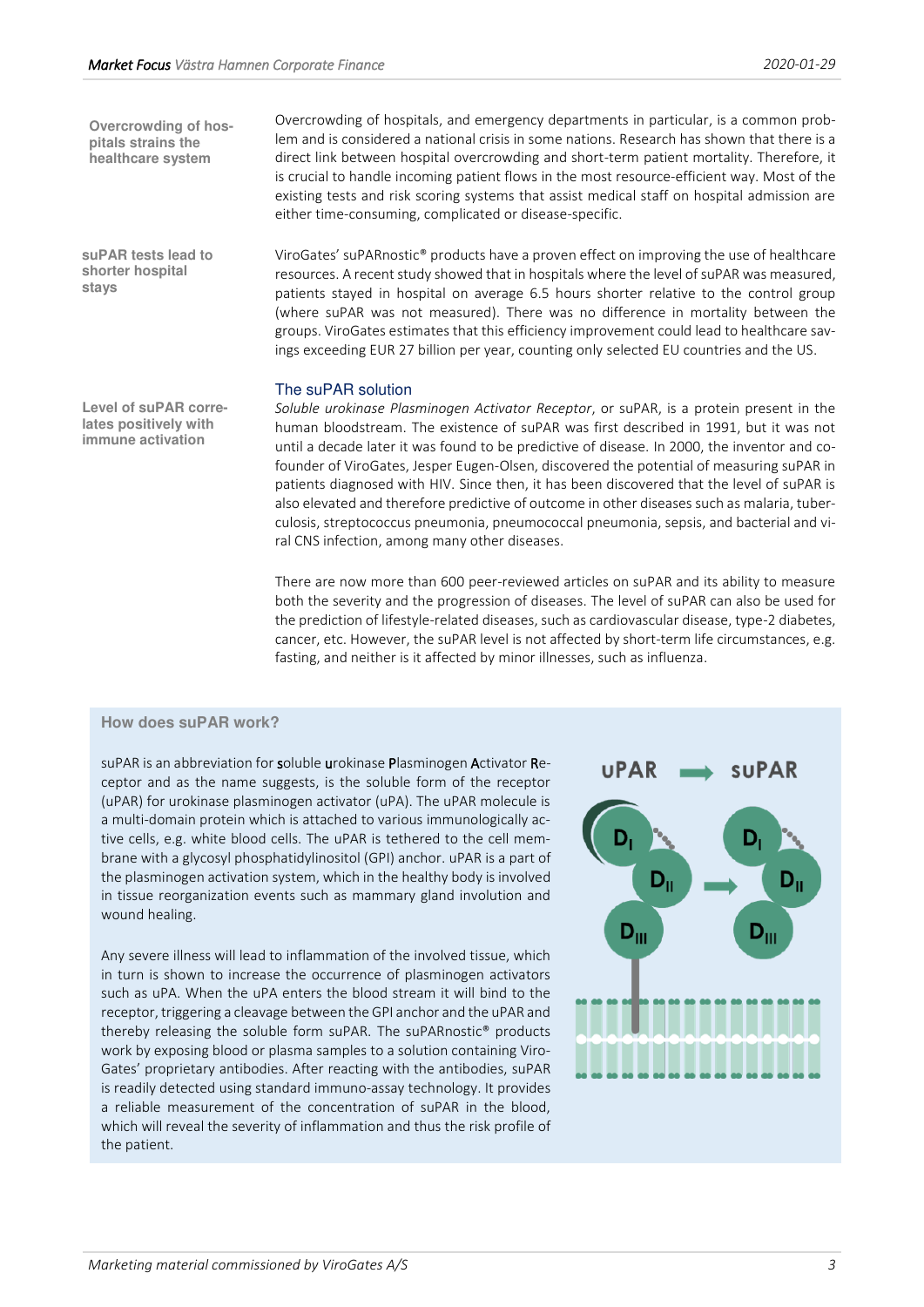#### **Provides a prognosis of mortality risk**

Studies have shown that the level of su-PAR is highly associated with short-term mortality in several acute, but also chronic, diseases found in the general population. This makes it a prognostic, and not diagnostic, biomarker, since it provides information about the mortality risk of the tested individuals but not its exact cause. The level of suPAR in the bloodstream has strong predictive power over the 30-day, 60-day, 90-day, and even 1-year patient mortality. In addition, an elevated suPAR in healthy individuals is predictive of development of a range of diseases, including cancer, cardiovascular, kidney and diabetes within the next 10 years. As can be seen in Figure 1 on the right, the 90-day mortality rate for a patient with a suPAR level and the state of the state of the state of the state of the state of the state of the state of the state of the state of the state of the state of the state of the state of the state o ng/ml is close to 50 percent, compared to less than two percent in patients with a suPAR level below 4.

Published articles show that patients with a suPAR level of 3.0 ng/ml or less are considered healthy, with no or low activation of the immune system. These patients can be sent home without hospitalization. A measurement between 3.0 and 6.0 ng/ml indicates potential infection or high level of inflammation, and the patient would be admitted to a hospital for further investigation. A measurement above 6.0 ng/ml is indicative of critical illness in the patient, with high short-term mortality risk. In this case the patient would be admitted to a critical care unit for acute care and further examination.

#### **Figure 1: Survival rates for different levels of suPAR**



Source: suPAR Monograph Feb 2016



#### **Figure 2: Specific guidelines for suPAR level**



Source: ViroGates A/S

#### Product offering

ViroGates' product portfolio, suPARnostic®, is adapted to the needs in the healthcare sector, whether the tests are performed locally at the point-of-care (e.g. emergency departments), at central laboratories in hospitals, or for R&D/clinical laboratory use. The company's suPARnostic® products are the only CE approved in vitro diagnostic products for clinical determination of suPAR in human plasma and serum.

## *suPARnostic® TurbiLatex*

The suPARnostic® TurbiLatex was introduced to the market in late 2018 and is used in automated and centralized hospital labs. Compared to the earlier products, it has the advantage of being able to run on the same blood sample as any other tests the hospital needs to take on the patient. Once the blood sample is fed into the hospital lab's biochemistry analyzer, the suPAR test will run alongside any



other tests. This means no extra work is needed from the clinical chemistry lab and it fits well into many emergency departments' existing work flow. The TurbiLatex has been vali-

**Runs alongside on same blood sample as other blood tests** 

**decisions** 

**Provides support for making clinical**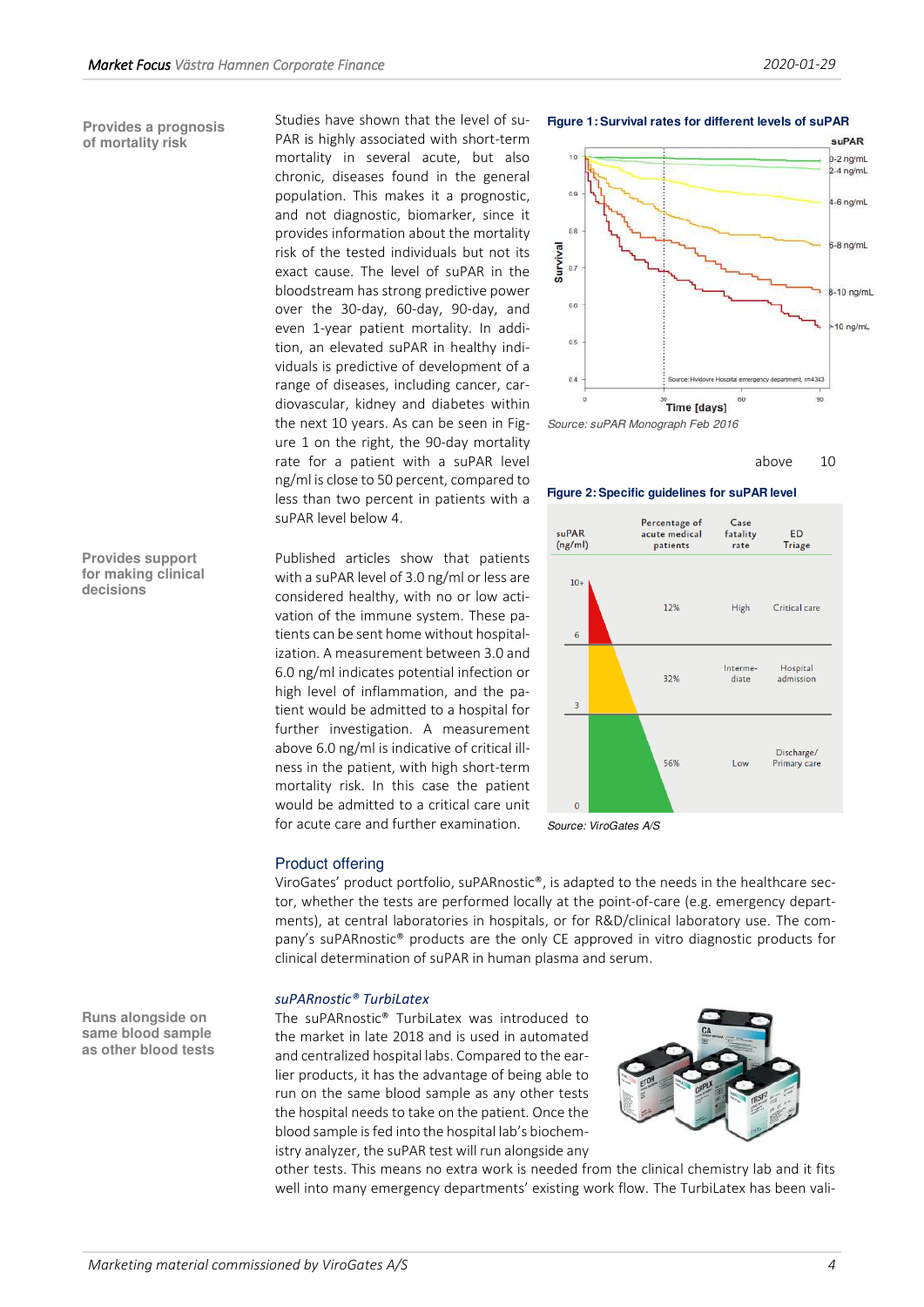dated for use with the Roche cobas platform and Siemens Healthineers ADVIA® XPT analyzers. The underlying assay can be adapted to any turbidimetric platform and ViroGates is currently working to have the product approved for use on other platforms such as Siemens Atellica, Abbott Architect and Abbott Alinity.

## *suPARnostic® Quick Triage*

The suPARnostic® Quick Triage product was introduced to the market in 2015 and offers an easy-to-use test that gives a quick and reliable suPAR result between 2-16 ng/ml. Quick Triage is designed for on-site testing in emergency rooms, small hospitals and other sites without laboratory access. The test is instead run on a standalone device



called suPARnostic® Quick Test optical reader. The device is sourced from QIAGEN (The QIAGEN aLF Reader - www.alf-reader.com) but adapted to Quick Triage and supplied to customers by ViroGates. The tests run on blood plasma, meaning blood samples must go through centrifuge separation first. The suPAR result is then produced in 20 minutes.

In February 2019, ViroGates announced a co-development agreement with another device manufacturer, GENSPEED, to develop a device for an improved version of Quick Triage. The device will enable a combined suPAR and CRP point-of-care triage test for use in hospitals, general practitioners and ambulances. Using blood from a simple pinprick instead of using blood plasma, the ambition is to produce test results in less than 10 minutes.

## *suPARnostic® ELISA Assay kits*

The suPARnostic® ELISA kit is primarily meant to be used at central laboratories and in research as the testing time is in many cases considered too slow for use at the point-of-care. The tests take up to 1½ hours and involve a measure of manual labour. The ELISA is a well-proven technology platform and is stable, accurate and reliable. It can be used with limited need for additional equipment and it enables processing of hundreds or thousands of samples simultaneously.



## Business strategy and go-to-market plan

The commercialization phase of the suPARnostic® product line is initially directed at the European Acute Care market. In December 2019, the company announced that two hospitals in Denmark had implemented suPAR in their clinical procedure. The two hospitals, Kolding and Vejle, have a total of 360 hospital beds and are part of a hospital group with an uptake population of 300 000 people. In September, ViroGates reported that the University Hospital Montpellier, France had implemented suPAR in their clinical procedures. All three new customers will be using suPARnostic® TurbiLatex with the cobas system from Roche. With these three new hospitals, the company has a total of six clinical routine customers.

ViroGates adopts a direct sales strategy for selected Acute Care markets in Europe. So far, these efforts have resulted in 36 hospitals using suPARnostic in pilot programmes, spread across Spain (19), Denmark (4), Greece (3), Romania (3), Serbia (2), Sweden (2), France (2) and Egypt (1). ViroGates have found that the sales process is easier in Southern and Eastern European markets because their hospital hierarchies differ from hospitals in Northern Europe. In the north, physicians and laboratory staff usually have an equal say in the selection of analysis procedures, meaning that both departments must be convinced for the hospital to adopt a new solution. In the south, laboratory departments often see themselves as servicing the medical staff, and hence the medical staff has a larger say in the choice of new equipment and processes. In these hospitals there is only one party to convince before

**Test results in only 20 minutes** 

**New version of Quick Triage in development** 

**For use in central laboratories and in research** 

**Currently 6 clinical routine customers** 

**Direct sales strategy for selected Acute Care markets**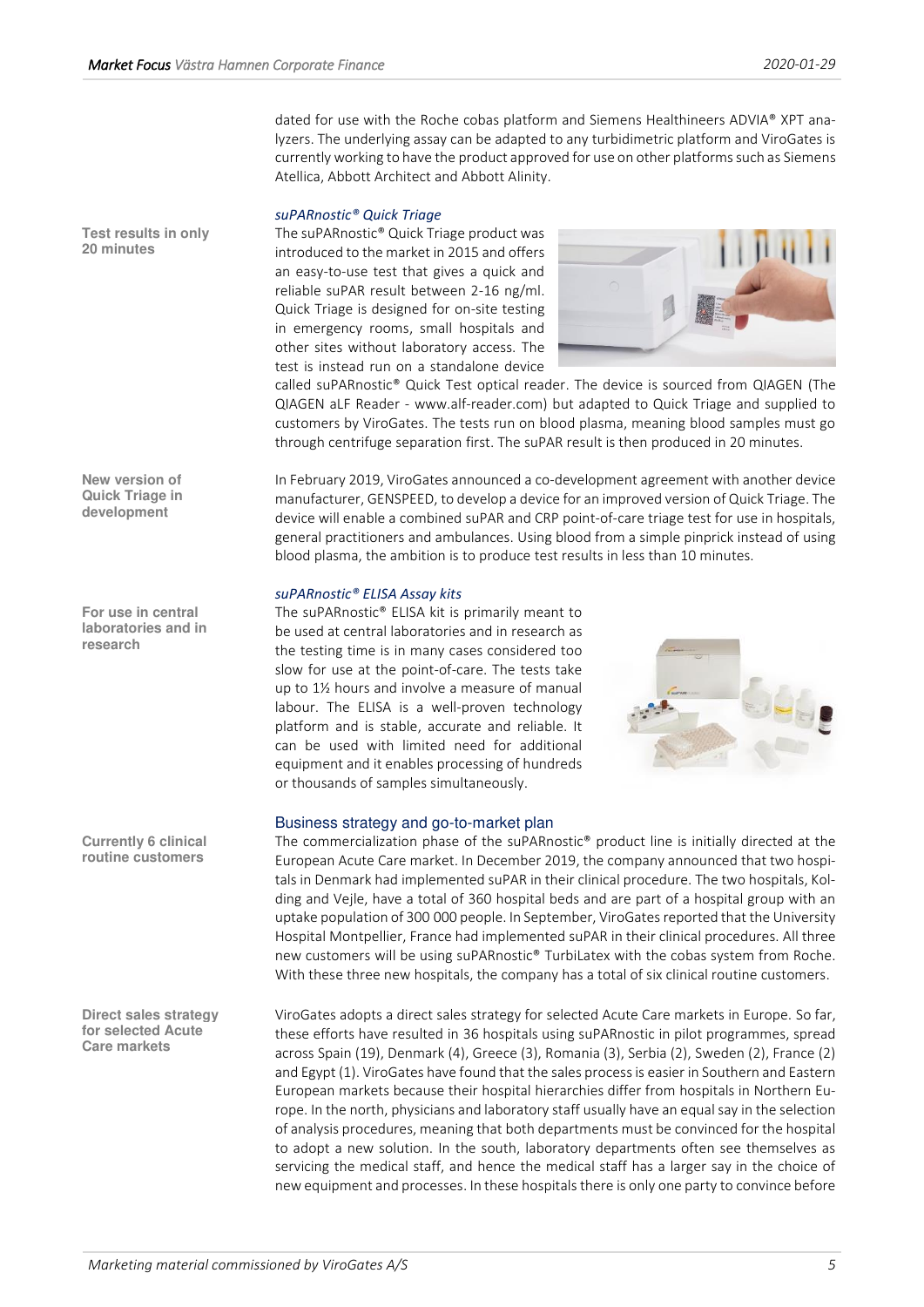a pilot can start. However, since the launch of TurbiLatex in Q3 2018 this difference should lose importance since the new product implies minimal extra handling at the laboratory.



#### **Figure 3: Hospitals in pilot use**

For several other countries in the European market and the rest of the world, ViroGates deploys a strategy based on distributors, with the ambition of investing heavily in educating and supporting the network of distributors.

The company has a communicated a road map for penetrating the European market. In the road map ViroGates assumes a run-in period for trial hospitals of 9-12 months before the customer is converted into a clinical routine customer. This is offered in order to show the customer that they can handle the product in daily use and to convincingly demonstrate improved clinical outcomes from the use of suPARnostic®. **9-12 months run-in period** 

> After ViroGates has established a foothold in the European market, the next geography to be addressed is North America. The first step to entering the American market is a Pre-IDE meeting with the US medicinal authorities FDA. Building on experiences from Europe and its plans for clinical studies in America, ViroGates will have a data package for the FDA to consider. As the company is currently fully occupied with rolling out its products in the European market, we don't expect this meeting to take place any time soon.

After getting the FDA approval, it is likely that ViroGates will partner up with an integrated health organization operating both insurance planning and hospitals. Such organization will have a strong incentive to implement ViroGates' products in a clinical setting as the savings will benefit the overall insurance plan. **Possible US partnership** 

After addressing the Acute Care market, ViroGates plans to expand its sales strategy into several other market segments. These include Post-Acute Care, General Practitioners and Direct-to-Consumer. The different segments and the timing of the planned commercialization are illustrated in Figure 4 below. The strategic ambition is to reach about 40 clinical routine customers, in several European countries, by the end of 2020. The company has also expressed a financial objective to become cashflow positive during the same timeframe. **Ambition of 40 clinical routine customers by end of the year** 

Source: ViroGates A/S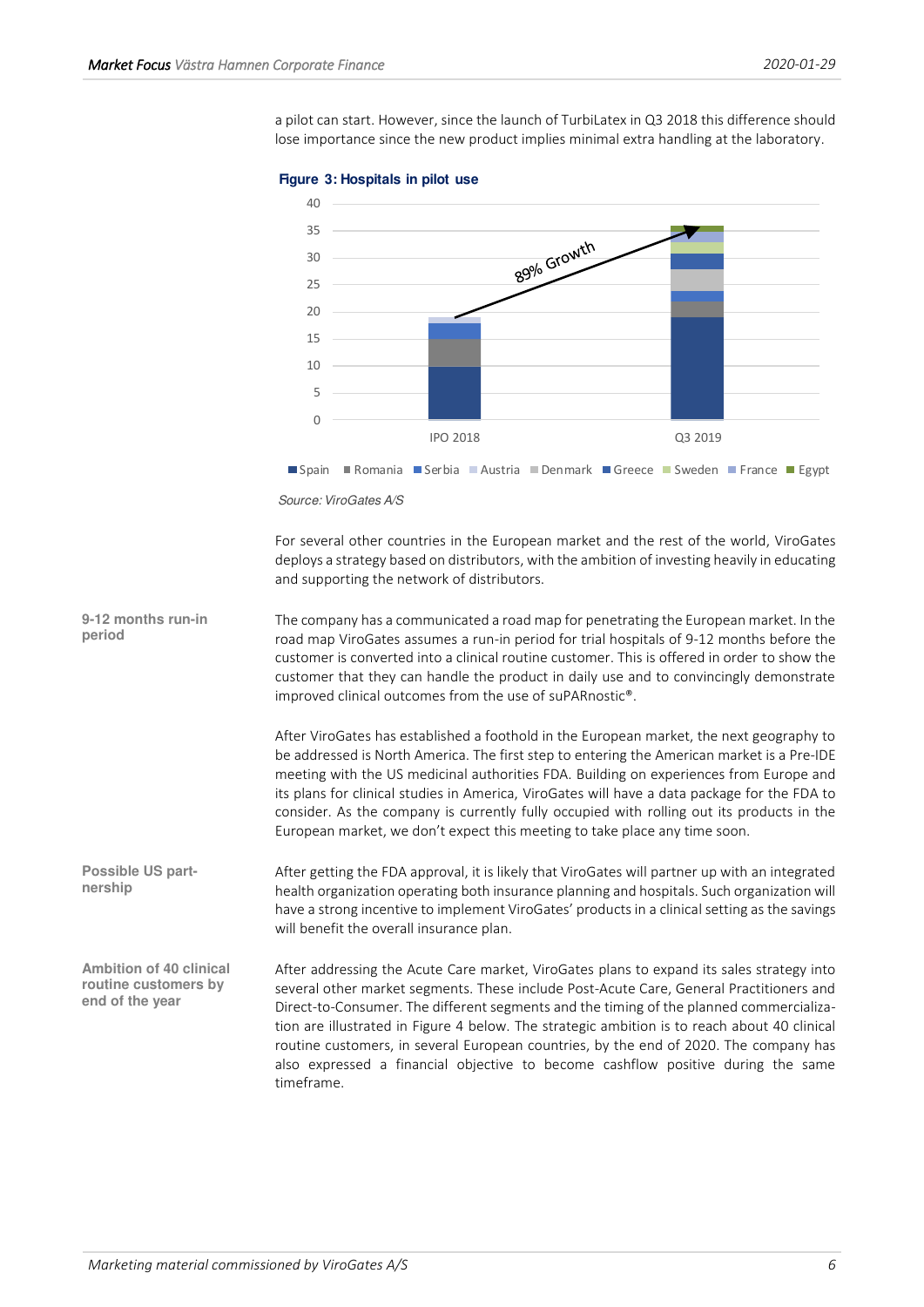#### **Figure 4: Commercialization timeline**



Source: ViroGates A/S

## Company and Key Personnel

ViroGates has its headquarters in Birkerød, north of Copenhagen. Currently, there are eleven full-time employees and two part-time employees. Another five full-time employees work at ViroGates' contracted lab in Poland. In addition, ViroGates has entered into consultancy agreements with two consultants active within sales and regulatory functions. Various processes, with respect to manufacturing and supply chain, have been outsourced in order to reduce the need for fixed laboratory facilities, capital expenditures and personnel.

Mr Jakob Knudsen is the CEO since 2011. He holds a Master of Law degree and an MBA. He has more than 25 years' experience in life science, with a broad expertise spanning many business areas, such as finance, commercial operations, sales and marketing. He was previously the CCO & CFO of Egalet Ltd (now Zyla Life Sciences), which is a life science company developing products for pain and inflammation.

Mr Mark Christian Hvidberg da Silva is the CFO since September 2019. He was previously a manager at the management consulting company QVARTZ (now acquired by Bain & Company), where he was heading several client projects within corporate strategy, M&A and commercial excellence, primarily in Europe and North America.

Dr. Lars Kongsbak is Chairman of the Board since 2015. He is also the President and CEO of Samplix ApS. He holds a M.Sc. in biology and a Ph.D. in molecular biology. He has experience from being the President and CEO of a former listed biopharmaceutical company as well as experience within financing, M&A and business development.

Dr. Jesper Eugen-Olsen is a co-founder of ViroGates and has been CSO of the company since 2001. He holds a Ph.D. in biochemistry and has more than 30 years of research experience and is considered a pioneer in suPAR research. He has authored more than 70 peer reviewed papers on suPAR and is the inventor of several patents related to suPAR.

## Owners and Financing

ViroGates has three dominant owners in Niels Peter Louis-Hansen, Kim Ginnerup and Lars Krogsgaard, who own 24.2 percent, 10.7 percent and 10.7 percent of the shares, respectively. Together they represent substantial financial muscle in the event that the company should need additional capital in the future. All three have been invested in ViroGates for more than 10 years and taken part in all subsequent equity issues. Mr. Louis-Hansen is a well-known Danish businessman who owns one-fifth of the medical device company Coloplast (CSE: COLO), a company founded by his father. He also owns a large stake in Ambu (CSE: AMBU). Mr. Krogsgaard is a member of the board of ViroGates and has 20 years' experience from working in private equity, i.a. at Procuritas Partners. Kim Ginnerup has spent more than 30 years in managing roles at Missionpharma, including CEO and board membership. Missionpharma was founded by his father, Poul Ginnerup, in 1975 but in 2012 the family sold a majority stake to Eurapharma SA.

**Three main owners control 46 percent of the company**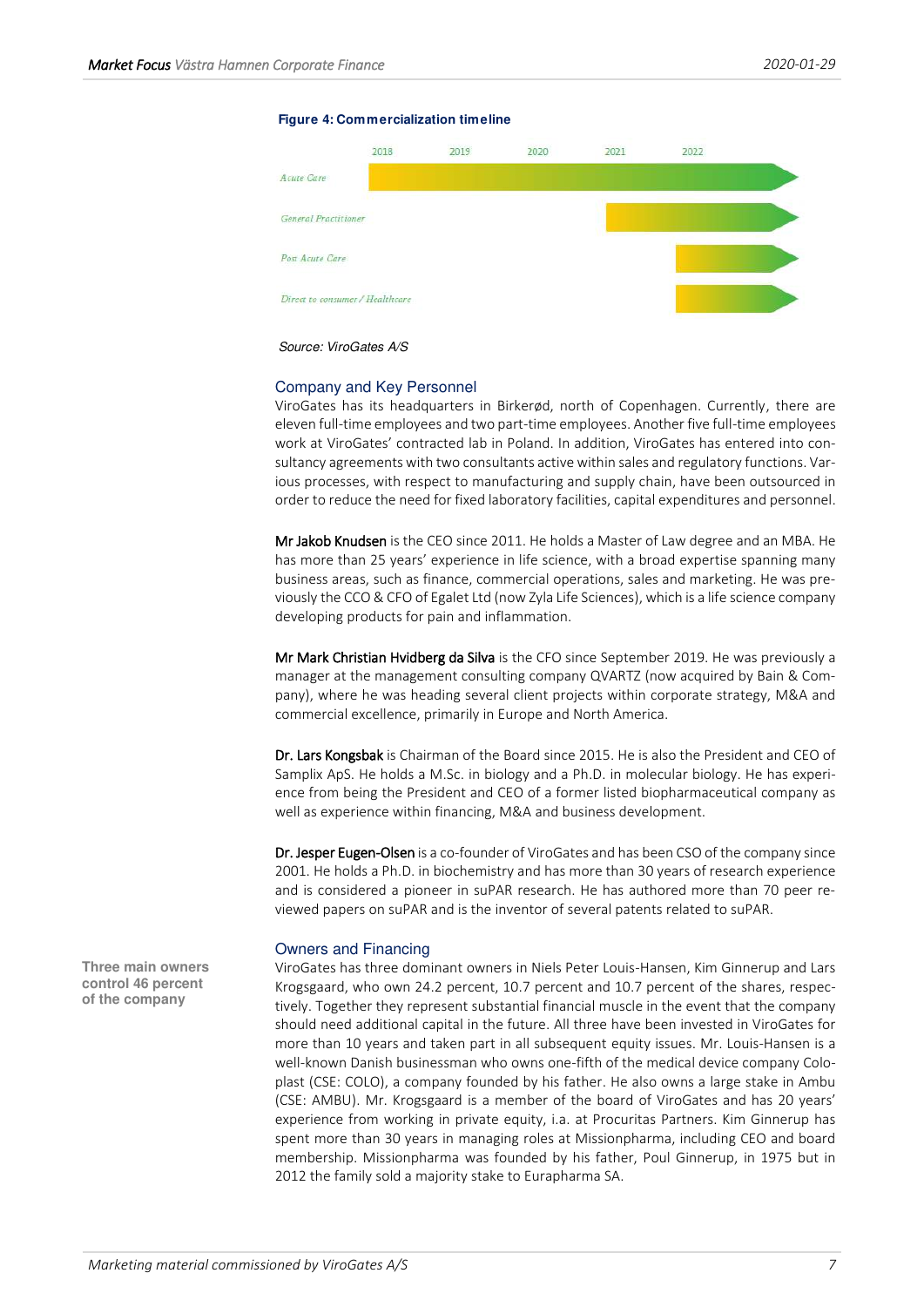Total funds invested in ViroGates since its foundation amount to approximately DKK 170 million, whereof DKK 150 million were equity and DKK 20 million were grants.

### **History**

| 2000: | ViroGates ApS was founded in Copenhagen, Denmark                                                 |
|-------|--------------------------------------------------------------------------------------------------|
|       | Inventor and co-founder Jesper Eugen-Olsen discovered the utility of the biomarker suPAR in HIV  |
| 2003: | Patent application on the prognostic ability of suPAR in bacterial sepsis                        |
| 2004: | ViroGates was awarded EUR 375 000 by European Commission's Frameworks Programme 6                |
| 2008: | First CE/IVD approved suPAR measuring method on market                                           |
|       | Patent family issued on low-grade inflammation and prediction of diseases in healthy individuals |
| 2010: | The number of publications on suPAR exceeds 100                                                  |
|       | Publication shows that suPAR predicts cardiovascular disease, type 2 diabetes and cancer         |
| 2011: | Jakob Knudsen is named new CEO                                                                   |
| 2013: | First routine customer                                                                           |
| 2015: | First version of the suPARnostic® Quick Triage test is released (qualitative)                    |
|       | Publication shows that suPAR can be predictive of kidney failure                                 |
| 2017: | The number of publications on suPAR exceeds 500                                                  |
|       | Publication shows causal relationship between elevated suPAR and kidney disease                  |
| 2018: | ViroGates is listed on Nasdag First North Copenhagen                                             |
|       | suPARnostic <sup>®</sup> TurbiLatex Product is launched, based on turbidimetric technology       |
| 2019: | The company reaches 6 clinical routine customers and 36 pilot hospitals                          |
|       | Completes commercial scale-up of the organisation, including new CFO Mark da Silva               |

# <span id="page-7-0"></span>What is the market potential?

The global population is ageing and according to WHO, this will continue until the middle of the twenty-first century. This will have implications both for individuals and for the society as a whole. For the elderly, earlier diagnosis and disease prevention will be key factors for sustaining good quality of life. For society, an ageing population means an increased burden on the healthcare system, and the Acute Care system in particular. Both of these healthcare trends can advantageously be tackled using suPAR biomarkers provided by ViroGates.

The market in which ViroGates is operating, the in vitro diagnostics (IVD) market, had an estimated turnover of USD 74 billion in 2017, according to the analysis firm BCC Research. The firm estimates that the market will grow by 6.7 percent annually to reach USD 102 billion in 2022. North America is currently the largest market, even if the majority of the growth is found in the Asian Pacific market. The highest use of IVD tests are found in the Acute Care market, where they assist physicians in deciding whether to hospitalize or discharge each incoming patient. Among the most common IVD tests today we find biomarkers such as C-reactive protein and cholesterol.

By studying patient flows from selected hospitals, ViroGates assumes that the market potential for suPARnostic® products in Acute Care would amount to approximately 2.5 percent of the general population per year. ViroGates has estimated, based on pricing assumptions of EUR 20 per test in Europe and North America and EUR 10 per test in the rest of the world, that the global market potential for suPAR testing in Acute Care could amount to more than EUR 1 billion annually.

ViroGates' estimations suggest that the use of suPARnostic® testing in Acute Care could lead to enormous cost savings for the healthcare sector. The figures below show potential savings in the healthcare system in selected EU countries and in the US. Cost savings vary by country and have been calculated using average cost per hospital bed per day, based on the finding from a study saying that suPAR testing could reduce the average patient hospital stay by 6.5 hours.

**Ageing population puts pressure on the healthcare sector** 

**Acute Care market valued at EUR 1 billion annually** 

**Huge savings potential**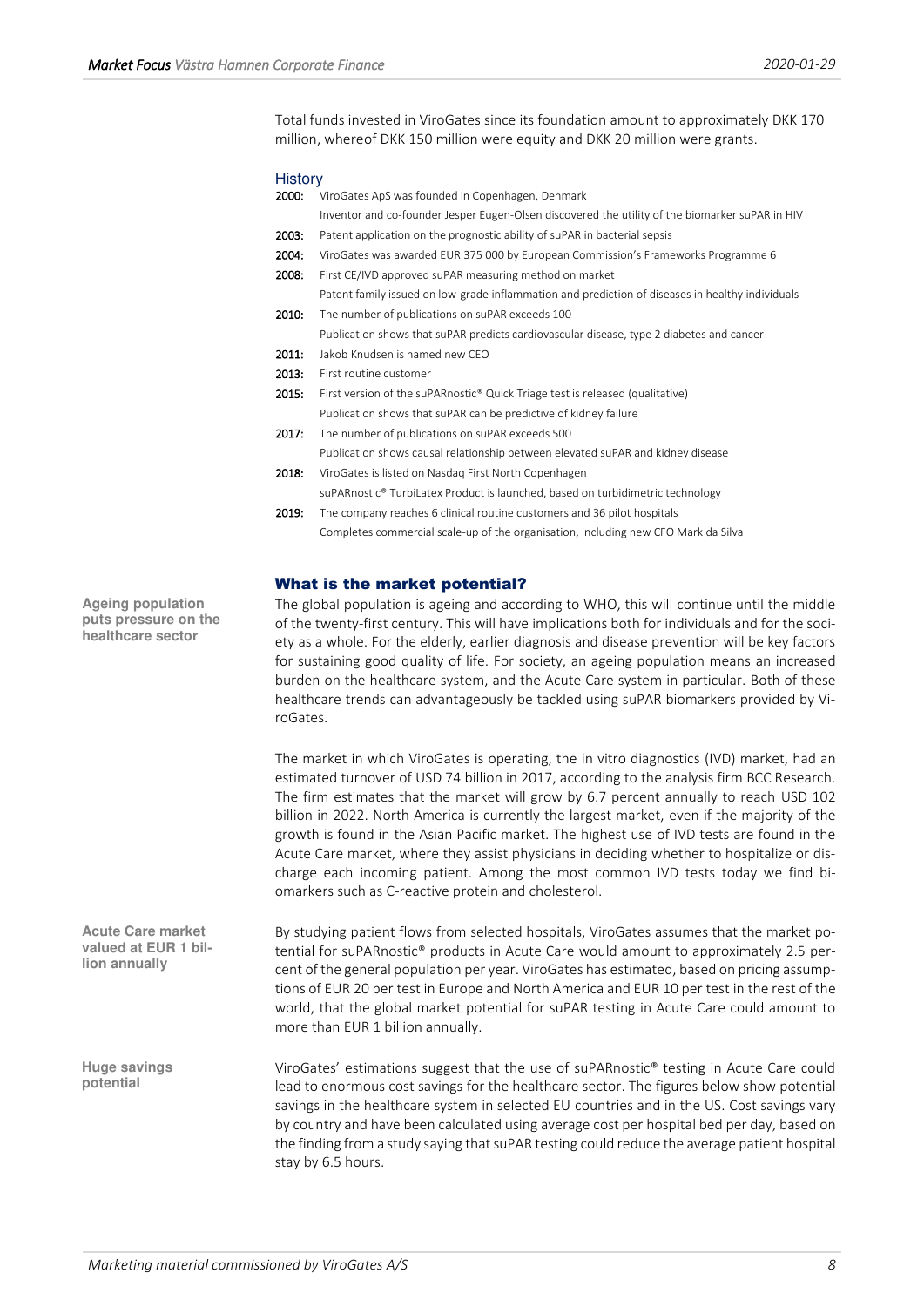

**Figure 5: Potential cost savings**

Other markets where ViroGates subsequently aim to launch suPARnostic® include General Practitioners (GPs), Post-Acute Care and Direct-to-Consumer. The role of GPs entails problem recognition and decision making. The diagnostics part of the process often encounters problems such as high prevalence of overlapping symptoms and the lack of predictive diagnostics test. ViroGates' products assist GPs in making informed decisions about its patients, and whether the patient at hand needs hospitalization or could be cared for at home.

ViroGates plans to enter the Post-Acute market by 2022. This market consists of patients that need a direct follow-up after being treated for an acute condition. At this stage it is important to be able to see how the patient is progressing and whether the patient can be discharged, and more importantly, whether the patient needs further medical treatment.

Lastly, the Direct-to-Consumer market will also be targeted by ViroGates. Today, there are several routine measurements to determine and track one's health. These are measurements such as blood pressure, glucose, height and weight (BMI), smoking status, etc. However, these measurements are insufficient to identify who becomes ill or not. Measuring the level of suPAR would help identify people with a low-grade inflammation present in their body due to lifestyle-related diseases, such as cardiovascular diseases, type-2 diabetes or cancer. Seeing a precise risk metric may motivate individuals at risk to change their lifestyle, increasing the chances of staying healthy and lowering the risks of developing a disease. Consumers who decide on a lifestyle change such as quitting smoking, eating healthier or exercising more, would see their suPAR level drop and their risk profile improve within weeks. Comparing their suPAR level before and after a behavioural change could boost motivation and dedication to the healthier habits. Documenting their suPAR at regular intervals would further reinforce their new lifestyle. We could imagine a market for suPAR testing offered at retail clinics, pharmacies, health clubs, spa facilities, etc. to cater for this kind of market.

## Market trends

There are several overarching global trends that point to increasing need for an efficient diagnostic biomarker of the kind that ViroGates has to offer. Five trends are particularly important:

- The global demographic composition is changing, with rising life expectancies causing an ageing population. This will strain the healthcare system as a whole and lead to higher healthcare spending.
- An older population also means a growing number of chronic and infectious diseases, further burdening the healthcare system where these patients eventually seek medical assistance.

**Other market opportunities** 

**Measuring suPAR could boost motivation for a healthier lifestyle**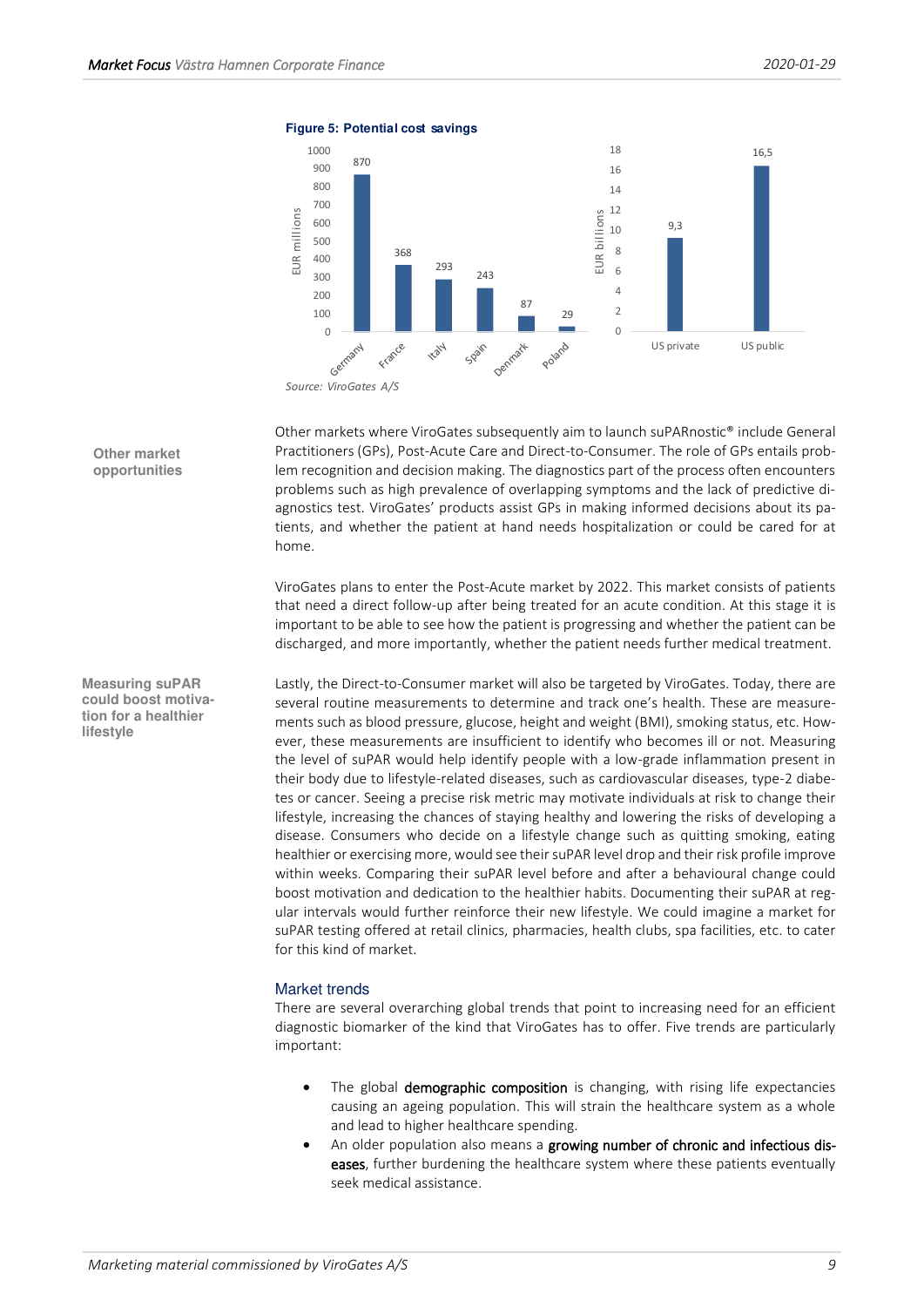- The healthcare sector is already growing at an unsustainable pace. Shortage of skilled doctors, nurses and other healthcare professionals is increasing, meaning that there is a critical need to boost efficiency in the sector.
- Healthcare services are becoming more decentralized, meaning patients are seeking help at many different outlets other than hospitals where diagnostic equipment and expertise are at its best. Retail and community-based clinics, pharmacies, etc. may be places where patients expect to receive high-grade prognostication, necessitating the use of convenient and reliable tests.
- Patients are becoming more and more **empowered consumers**, doing their own investigation of symptoms and treatments and demanding sophisticated, convenient, transparent and personalized service. Knowledge of the availability of suPAR and its objective measurement could trigger demand from the patient side.

# <span id="page-9-0"></span>How is the competition?

While the research within the area of suPAR is immense, the competition is not. The extensive research that has taken place in suPAR is to a large extent based on the protein antibody and the use of this for prognosis, which is patented by ViroGates. In simple terms this means that for any competitor to be able to use suPAR as a biomarker, they would have to repeat much of the research that has taken place with ViroGates' antibody, with an antibody of their own. Since ViroGates has been involved in suPAR research since the early 2000s, they have a gigantic lead, which will be hard, if not impossible, for a competitor to overcome.

That said, there are several other biomarkers on the market. These can be diagnostic or prognostic, with most biomarkers being niched into specific areas of testing. Two of the most general and commonly used biomarkers in the healthcare sector, C-reactive protein and Procalcitonin, are described in further detail below. These are not in direct competition with suPAR, but should rather be seen as complements, as they can be used together to provide more information about the patient analyzed.

## *C-reactive protein*

C-reactive protein (CRP) is a substance that is produced in the liver and sent to the bloodstream in response to inflammation. Today, CRP is used as a general inflammatory diagnostics tool, capable of measuring injury, infection, cancer and some autoimmune disorders. suPAR and CRP are positively correlated, but suPAR has advantages over CRP. A significant number of patients can have a high suPAR and a low CRP, and they run a high risk of readmission and mortality. suPAR is more stable than CRP from day to day, and is a stronger marker across diseases, whereas CRP is strongest for bacterial infections. The tests can be used in combination, but suPAR will always contribute extra information independent of a CRP reading. The CRP test takes less than 5 minutes and since CRP is not protected by any patents the costs for healthcare providers to purchase the tests are low, ranging from 0.5 – 10 USD per test, depending on which platform the testing is conducted on.

#### *Procalcitonin*

Procalcitonin (PCT) is another diagnostic biomarker and is also produced in the body in response to an infection, especially of bacterial origin. PCT is more informative about the severity of an infection than CRP, however, the test remains diagnostic, and not prognostic. PCT is primarily a biomarker for sepsis. The patent for PCT has expired and the price per test is close to 10 USD and is offered by several players in the diagnostics healthcare market. The annual sales of PCT tests sum up to more than USD 300 million annually.

## <span id="page-9-1"></span>What are ViroGates' competitive advantages?

ViroGates is in an enviable position as it has no competition in utilising the strength of su-PAR in commercial applications. The strength of its business model rests on the efficacy of suPAR as a prognostic biomarker, the megatrends that support increasing need for this kind of test and finally, its technical leadership and patent portfolio which secures against competition even in the future.

**A diagnostic, not prognostic biomarker** 

**Mainly infections can be measured**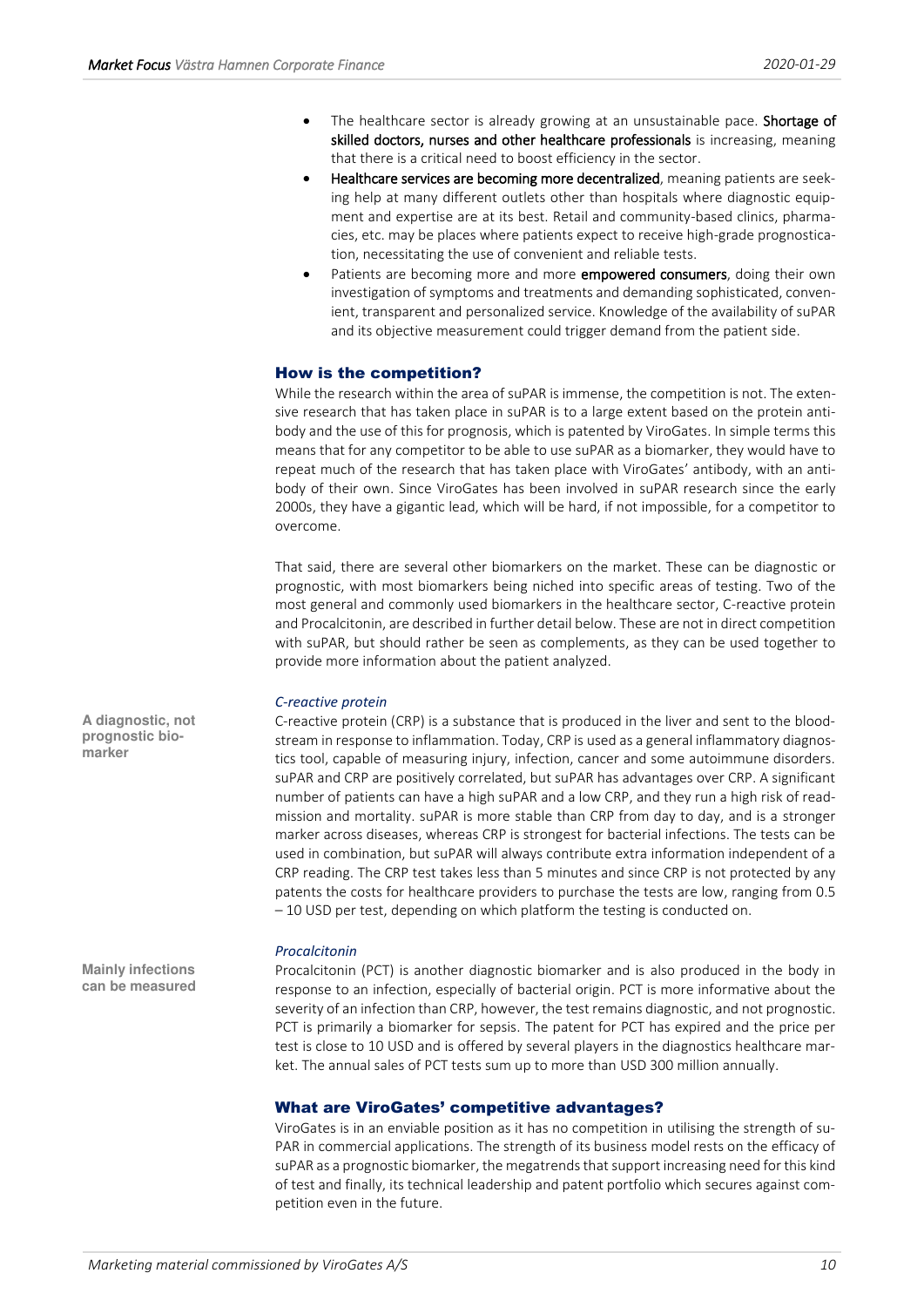| suPAR is a superior<br>biomarker for prog-<br>nostication                | As we have discussed above, suPAR is superior to all other known diagnostic tests in dis-<br>criminating between patients in acute states of disease and patients outside imminent dan-<br>ger. The key advantage is that the suPARnostic® tests do not test for any particular condi-<br>tion, but rather for any condition that mobilises the immune system. As evidenced by nu-<br>merous clinical studies, any illness that could lead to severe conditions will also mobilise<br>the immune system and therefore be revealed by the suPARnostic® tests. Practically any<br>medical condition requiring hospitalisation would show up either as elevated suPAR or be<br>obvious to an examining physician anyway, such as acute injury or trauma. ViroGates may<br>therefore claim that a trained physician aided by a suPAR test would be able to determine<br>the severity of a patient's condition with a high degree of confidence, and much better<br>than they would without the suPAR test. Herein lies the key to saving personnel and other<br>resources in the healthcare service and to improving outcomes for patients. |
|--------------------------------------------------------------------------|-----------------------------------------------------------------------------------------------------------------------------------------------------------------------------------------------------------------------------------------------------------------------------------------------------------------------------------------------------------------------------------------------------------------------------------------------------------------------------------------------------------------------------------------------------------------------------------------------------------------------------------------------------------------------------------------------------------------------------------------------------------------------------------------------------------------------------------------------------------------------------------------------------------------------------------------------------------------------------------------------------------------------------------------------------------------------------------------------------------------------------------------|
| suPAR is stable in<br>vivo                                               | The suPAR has several benefits that makes it a convenient biomarker. First, the level of<br>suPAR in an individual's bloodstream is very stable. Although there is minor variation with<br>age and between genders, the suPAR level in a healthy individual is reliably within a pre-<br>dictable interval even when the person is experiencing trivial or temporary conditions such<br>as influenza, sleep loss or fasting. An elevated suPAR is therefore always a strong indicator<br>of heightened risk.                                                                                                                                                                                                                                                                                                                                                                                                                                                                                                                                                                                                                            |
| as well as in vitro                                                      | Secondly, suPAR is also very stable in vitro, meaning that the level of suPAR in a blood sam-<br>ple remains unchanged for a long time. An assay taken directly after the blood was drawn<br>from the patient would in all likelihood give the same reading as a second assay taken on<br>the same blood sample after lengthy storage. This means the error rate in measurement<br>remains small, again suggesting high reliability in the prognostic power of the suPAR test.                                                                                                                                                                                                                                                                                                                                                                                                                                                                                                                                                                                                                                                          |
| <b>Competitors would</b><br>have to redo mas-<br>sive clinical studies   | The substantial library of scientific evidence supporting the use of suPAR could suggest that<br>many life science companies would be interested in launching similar tests to compete with<br>ViroGates. They would be at a huge disadvantage compared with ViroGates if they were to<br>try, however. Of the roughly 600 scientific journal articles supporting the clinical relevance<br>of suPAR, around 550 were performed using ViroGates' proprietary antibody-producing<br>clones. It is essential for an accurate reading of the suPAR level to select the most clinically<br>relevant antibodies, i.e. the ones with the optimal affinity to suPAR. Anyone trying to imi-<br>tate ViroGates' work would first have to identify equally effective clones, establish a robust<br>manufacturing process for antibodies and then start clinical studies on their strain of anti-<br>bodies. This would be both difficult and very time consuming.                                                                                                                                                                                 |
| <b>Patents protect</b><br><b>ViroGates' commer-</b><br>cial use of suPAR | On top of the technological lead, ViroGates business model is further supported by patents.<br>The patents are broad in scope, covering the use of suPAR for clinical prognostication. They<br>cover anything from the ability of suPAR to predict disease development over a 10-year<br>period in healthy individuals to 30-day survival in acute sepsis patients. suPAR antibodies<br>can be used for research purposes but any activity aimed at clinical applications would be<br>a patent infringement according to ViroGates.                                                                                                                                                                                                                                                                                                                                                                                                                                                                                                                                                                                                     |
|                                                                          | <b>What is the earnings outlook?</b>                                                                                                                                                                                                                                                                                                                                                                                                                                                                                                                                                                                                                                                                                                                                                                                                                                                                                                                                                                                                                                                                                                    |
| Our model includes<br>only Acute Care for<br>now                         | To help us estimate a fair value of the company and its stock, we have developed a set of<br>economic projections for the company's future earnings. In this economic scenario, we<br>have only included earnings from the Acute Care hospital market and for now ignored other<br>market opportunities. We acknowledge the potential in these other market segments too,<br>but before including them in our valuation model, we want to see ViroGates establishing a<br>solid commercial foothold in the Acute Care market. This way we keep our model simple<br>and conservative and leave room for the company to surprise on the upside.                                                                                                                                                                                                                                                                                                                                                                                                                                                                                           |
|                                                                          | The Acute Care market can be divided geographically into the European Union (EU), North                                                                                                                                                                                                                                                                                                                                                                                                                                                                                                                                                                                                                                                                                                                                                                                                                                                                                                                                                                                                                                                 |

<span id="page-10-0"></span>America (USA and Canada), and the rest of the world. The company estimates, based on the patient flow from selected hospitals, that the patient potential using the company's products could be approximately 2.5 percent of the general population on a yearly basis.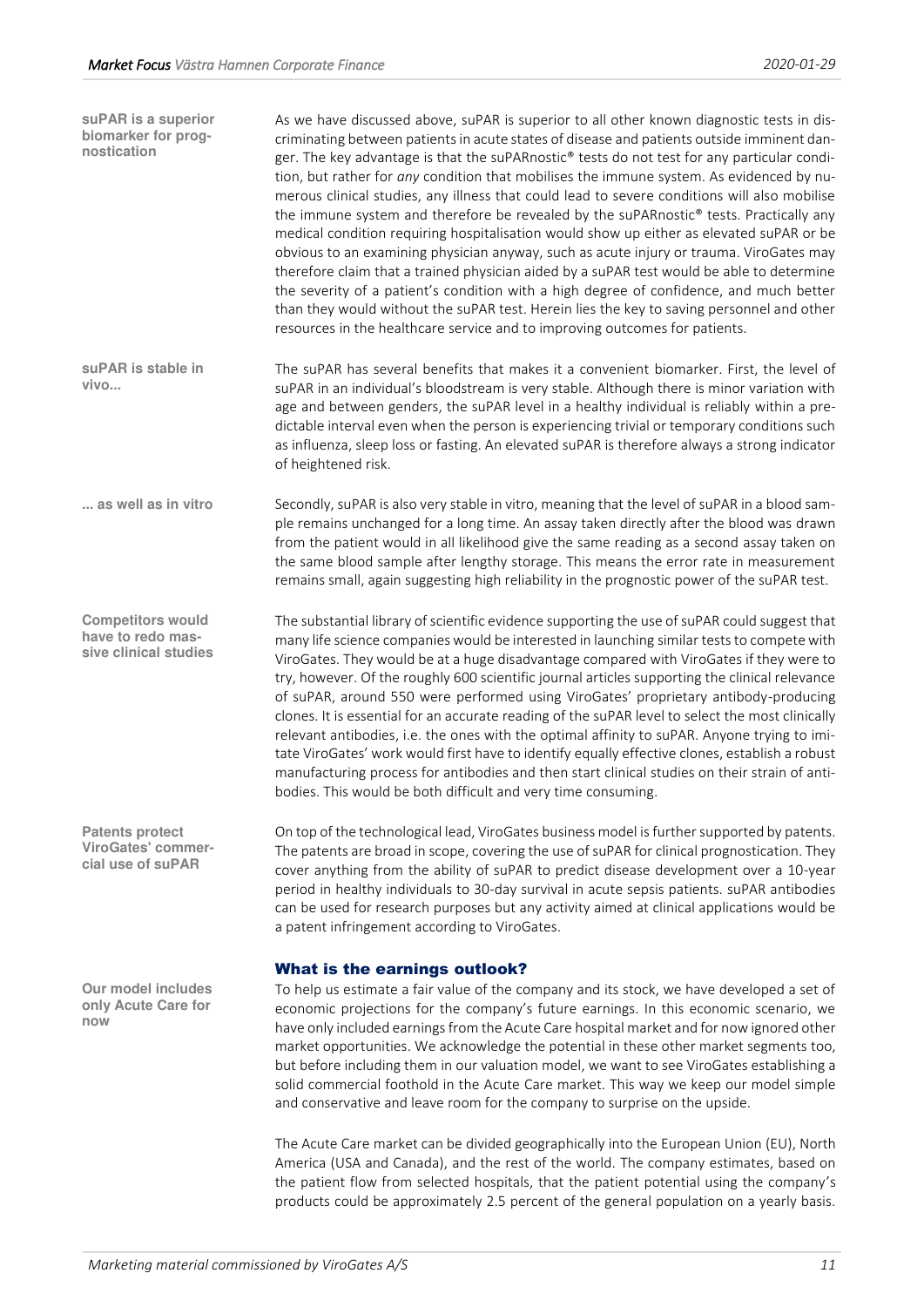The initial target market for the company is the EU, followed by North America and lastly the rest of the world.

**We assume prices of 10-20 EUR per test** 

The selling price per test differs with the sales strategy used. For the EU market, the company will deploy a mix of direct sales and sales through distributors, and we have assumed an average selling price of 15 EUR per test. Behind this number is an assumption of about 50/50 split between direct and indirect sales, and that the different channels will command prices of 20 and 10 EUR, respectively. Other markets will most likely be targeted via partnerships and/or distributors, and we have assumed a selling price of 10 EUR per test. The cost of manufacturing we have assumed to be 3 EUR per test. Our projected sales forecast is shown in Figure 6 below.



**Figure 6: Rolling 12M revenues, by geography**

is assumed to continue at 2.5 percent per year.

**We see 10% market penetration in EU, 5% in other markets** 

**EBITDA margin to reach 50% in 2026** ViroGates runs a slimmed-down organisation with many outsourced functions and we therefore regard the need to scale up the organisation as rather modest. We have assumed only a doubling of operating expenses until 2025, mostly due to a growing sales force. As revenues grow, there should therefore be room for considerable operating margins. We have assumed EBITDA margins of around 50 percent starting in 2026.

Our long-term scenario builds on the assumption that the addressable market in Acute Care amounts to 2.5 percent of the population in each geographic market. We have conservatively assumed the "Rest of the World" segment to comprise a population of only 1 billion people, to limit the scope only to the most advanced medtech markets. Our projections further build on the estimate that ViroGates will achieve 10 percent market penetration in the addressable market in the EU, and 5 percent in the North America and in the rest of the world. This expansion reaches saturation in the year 2030, where after growth

In net profit terms, the company will reach breakeven in early 2022. This is probably at odds with the company's financial target of becoming cash flow positive by the end of 2020. However, once again, we prefer to stay on the conservative side and leave room for positive surprises. After 2022 we see rapidly growing net profits, as the company expands into North America and the rest of the world. Due to a carry forward loss of around DKK 80 million, we do not expect the company to pay taxes until 2026. **First positive net profit in 2022** 

Source: Västra Hamnen Corporate Finance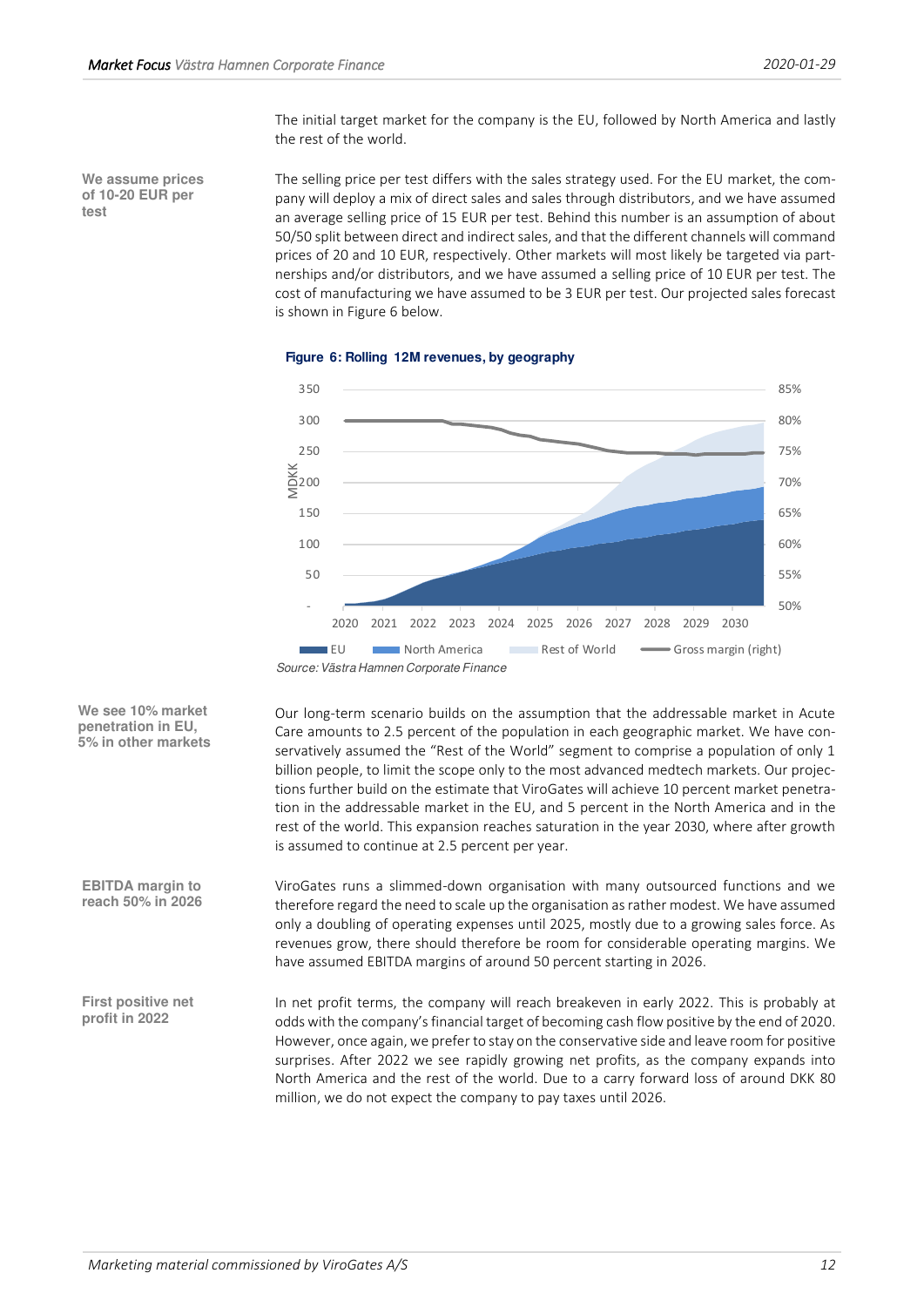| <b>MDKK</b>                 | 2018    | 2019e   | 2020e                    | 2021e  | 2022e  | 2023e   | 2024e  |
|-----------------------------|---------|---------|--------------------------|--------|--------|---------|--------|
|                             |         |         |                          |        |        |         |        |
| <b>Total revenues</b>       | 3,3     | 4,2     | 8,3                      | 30,7   | 52,3   | 72,3    | 103.1  |
| COGS                        | (0,3)   | (0,5)   | (1,7)                    | (6,1)  | (10,5) | (15,0)  | (22,8) |
| Opex                        | (21,0)  | (20, 8) | (28,0)                   | (31,2) | (33,6) | (37, 4) | (41,3) |
| <b>EBITDA</b>               | (18,0)  | (17,0)  | (21,3)                   | (6, 6) | 8,1    | 19,8    | 39,0   |
| Amortisation & Depreciation | (0,1)   | (0,1)   | (0,1)                    | (0,1)  | (0,2)  | (0,2)   | (0,2)  |
| EBIT                        | (18,1)  | (17,1)  | (21, 4)                  | (6,7)  | 8,0    | 19,6    | 38,8   |
| Net financial items         | (0,8)   | (0,3)   | (0,3)                    | (0,3)  | (0,3)  | (0,3)   | (0,3)  |
| Taxes                       | 1,9     | 0.9     | $\overline{\phantom{0}}$ |        | ۰      | ٠       |        |
| Net profit                  | (17, 0) | (16, 5) | (21,7)                   | (7,0)  | 7,7    | 19,3    | 38,5   |

#### **Table 2: Summary income statement**

Source: Västra Hamnen Corporate Finance

#### <span id="page-12-0"></span>How is the cash situation?

**DKK 47.6 million in cash holdings** 

In the latest financial report from Q3 2019, the company reported cash holdings of DKK 47.6 million. The cash reserve still benefits from the capital raised in connection with the IPO the year before. We believe that this liquidity will be enough to support the company until it reaches a steady stream of positive cash flows. Until then, we expect to see negative cash flows as the company progresses in commercialization.

The burn rate during the expansion phase is fairly low since the products have high gross margins, the organisation is kept lean and investment needs are low going forward. However, the company will tie up working capital during the expansion phase, affecting the cash balance negatively. We expect the company to become cash flow positive in early 2022 and thereafter expect steadily increasing cash flows.





Source: Västra Hamnen Corporate Finance

#### <span id="page-12-1"></span>What is fair value for the stock?

We apply two techniques to estimate fair value for the company. The first is a discounted cash flow (DCF) model based on the economic scenario described above and the second is a peer valuation. We perform the DCF valuation using two steps (see details in the appendix). In the first step, we estimate fair enterprise value assuming that the company survives until it reaches sustainable profitability. In the second step, we multiply this enterprise value with a risk coefficient, reflecting the probability of it reaching the profitable stage.

Since the risk coefficient adjusts for the risk of non-survival, we can apply a lower discount rate than would otherwise be the case. We have chosen to discount future cash flows by a weighted average cost of capital (WACC) rate of 16 percent. One could argue for a lower WACC since the company has fully functional products targeting a non-cyclical market, with little or no direct competition. However, even after it reaches profitability ViroGates will be a small company that is extremely reliant on a few key people and suppliers. Its sales will **We apply a WACC of 16 percent**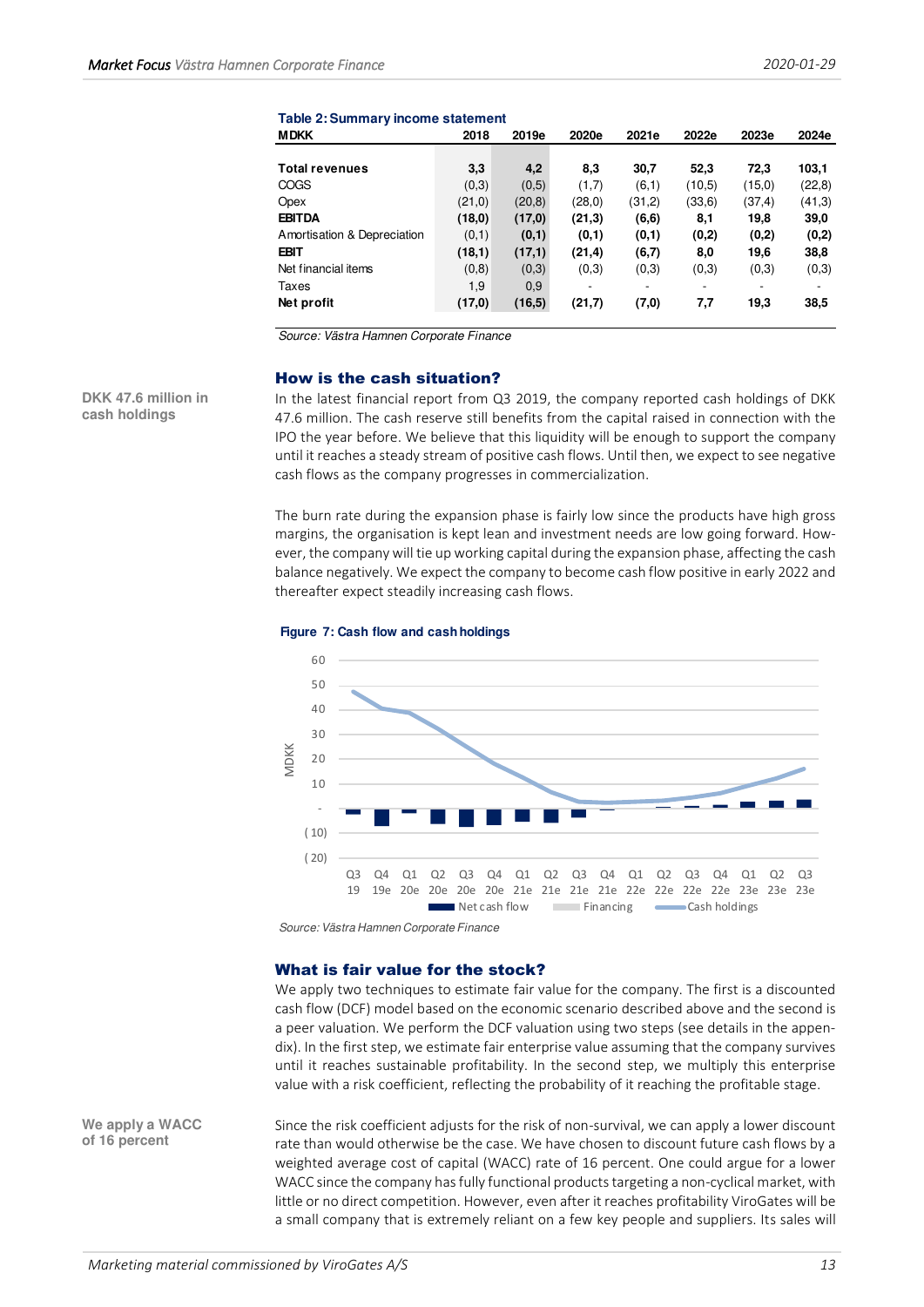also be exposed to political risk, not least related to reimbursement policies and purchasing policies of hospital management. By using a WACC of 16 percent we compensate for the risk and leave room for future valuation upgrades if and when the company demonstrates robustness to the risk factors.

The net present value of cash flows during the model's explicit period until 2030 sum up to DKK 147.3 million. To this we add a discounted terminal value of all cash flows from 2031 onward, assuming a growth rate of 2.5 percent in perpetuity. Together this implies a fair enterprise value of DKK 328.0 million before adjusting for survival risk.

Many young companies struggle to make it from the start-up and growth stages and into a stage of stable profitability. Many fail along the way. That is why we multiply the enterprise value by a coefficient that represents the chance of this particular company making it to the profitable stage. Over time we may revise this coefficient, and the closer the company comes to delivering sustainable profits, the higher the coefficient.

Considering ViroGates' present stage and our assessment of the risk, we regard 50 to 80 percent to be a reasonable probability range. We use these figures as multiples to risk adjust our estimated enterprise value. Our estimate of fair enterprise value is DKK 164.0 million using 50 percent risk weight and DKK 262.4 million using 80 percent weight.

| 2020e     | 2021e                    | 2022e                    | 2023e | 2024e  |       |        |        |
|-----------|--------------------------|--------------------------|-------|--------|-------|--------|--------|
|           |                          |                          |       |        | 2025e | 2026e  | 2027e  |
|           | 30,7                     | 52,3                     | 72,3  | 103,1  | 137.9 | 181,0  | 229,6  |
| (21, 4)   | (6,7)                    | 8,0                      | 19,6  | 38,8   | 60,0  | 86,4   | 116,1  |
| $-257.3%$ | $-21.9%$                 | 15,3%                    | 27,2% | 37,6%  | 43,5% | 47,7%  | 50,5%  |
| -         | $\overline{\phantom{0}}$ | $\overline{\phantom{a}}$ |       | ۰      | (4,5) | (19,0) | (25,5) |
| (21, 4)   | (6,7)                    | 8,0                      | 19.6  | 38,8   | 55,5  | 67,4   | 90,5   |
| 0.1       | 0,1                      | 0,2                      | 0.2   | 0,2    | 0,2   | 0.2    | 0,2    |
| (2,0)     | (8,7)                    | (4,1)                    | (4,3) | (6, 0) | (5,8) | (9,9)  | (5,2)  |
| (23,3)    | (15,3)                   | 4,0                      | 15,5  | 33,0   | 49,9  | 57,6   | 85,5   |
|           | 8,3                      |                          |       |        |       |        |        |

#### **Table 3: DCF model assumptions**

| DCF (MDKK)              |       |        |             |     | Sensitivity analysis (value per share, DKK) |                       |        |        |
|-------------------------|-------|--------|-------------|-----|---------------------------------------------|-----------------------|--------|--------|
| <b>WACC</b>             | 16,0% | 16,0%  |             |     |                                             | Prob of profitability |        |        |
| Enterprise value (EV)   | 328,0 | 328,0  |             |     | 50%                                         | 60%                   | 75%    | 80%    |
| Prob of profitability   | 50%   | 80%    |             | 19% | 51,90                                       | 59,50                 | 70.90  | 74,70  |
| <b>Risk adjusted EV</b> | 164,0 | 262,4  |             | 17% | 61.80                                       | 71.40                 | 85.70  | 90,50  |
| Options                 | (5,2) | (5,2)  | <b>WACC</b> | 16% | 68,00                                       | 78,80                 | 95,10  | 100,50 |
| Net cash                | 47,6  | 47,6   |             | 13% | 95,00                                       | 111,20                | 135,40 | 143,50 |
|                         |       |        |             | 11% | 124.80                                      | 146.90                | 180.20 | 191,30 |
| Fair value market cap   | 206,4 | 304,8  |             |     |                                             |                       |        |        |
| Number of shares (M)    | 3.03  | 3,03   |             |     |                                             |                       |        |        |
| Fair value/share (DKK)  | 68,00 | 100,50 |             |     |                                             |                       |        |        |

Source: Västra Hamnen Corporate Finance

To go from fair enterprise value to fair market capitalisation we add the company's cash holdings and subtract all interest-bearing debt. We also subtract the market value of outstanding warrant programmes as they represent a liability for the company. This leaves us with a fair market valuation of the equity at DKK 206.4 million using 50 percent risk weight and DKK 304.8 million using a weight of 80 percent. This is equivalent to a fair value per share of DKK 68.00 and 100.50, respectively.

We have also performed a so-called peer valuation, meaning a valuation based on what values the market assigns to comparable companies. The difficulty in comparing young companies against one another is that they often lack profits, and sometimes even revenues, to use as scaling parameters for comparison. In the case of ViroGates, it is also difficult to find listed companies with a comparable business orientation.

**DCF model yields fair value of DKK 68.00 – 100.50 per share**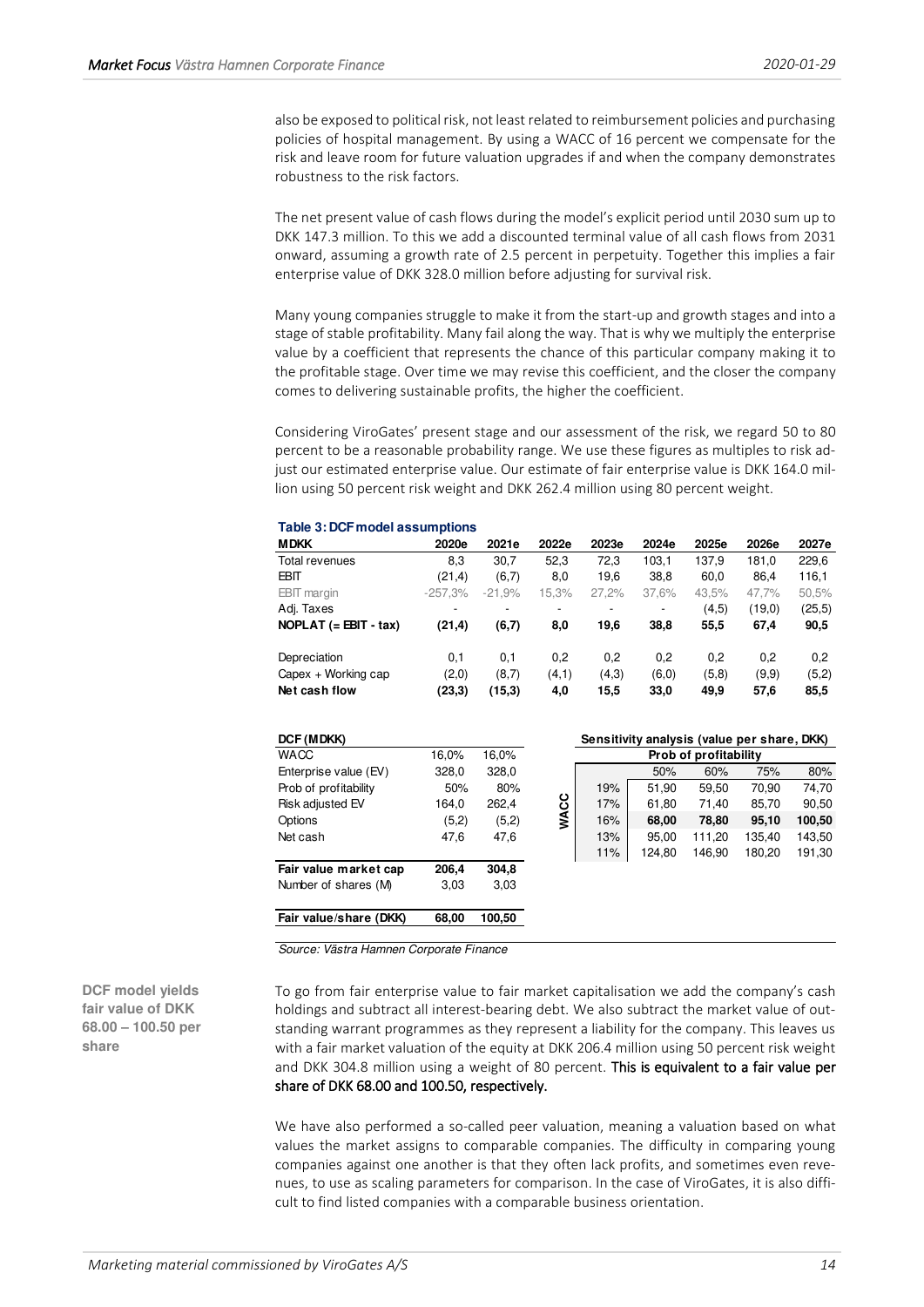We have chosen to compare its valuation against Swedish and Danish listed companies in the same industry subsector, Medical Technologies, see Table 4 below. Many of the companies in this subsector have yet to advance from a growth stage to a stage of sustainable profits but we have selected a handful of companies with stable profits, high gross margins and representative key figure valuations. The comparison with ViroGates is far from perfect but it serves as a helpful reality check on our DCF valuation when we compare these peers with a discounted future version of ViroGates. We have chosen to zoom in on the year 2024, when ViroGates according to our model enters a somewhat more stable growth path, while delivering a profit of DKK 30.1 million (after normalized taxes) on a revenue of DKK 103.1 million.

**Peer valuation suggests DKK 71.50 – 145.20 per share** 

We have taken the average profit multiples of the peer group and applied them to Viro-Gates' estimated profits in 2024, discounted the resulting company valuation to the present, and finally applied the two risk coefficients 50 and 80 percent as in the DCF model. In summary, the peer analysis suggests a fair value of between DKK 90.80 and 145.20 per share using P/E and between DKK 71.50 and 114.50 based on EV/EBITDA.

| <b>Table 4: Peer analysis</b> |             | Net profit |                | <b>Enterprise</b> |               |              |                |          |
|-------------------------------|-------------|------------|----------------|-------------------|---------------|--------------|----------------|----------|
| <b>MDKK</b>                   | Market cap  | T12M       | P/E            | value (EV)        | <b>EBITDA</b> | <b>Sales</b> | EV/EBITDA      | EV/sales |
| <b>ViroGates</b>              | 179,0       | neg        | neg            | 128,9             | (21,0)        | 3.9          | neg            | 32,6     |
| Coloplast (DK)                | 180 000.0   | 3873,0     | 46,5           | 182 000.0         | 6 174.0       | 17 939.0     | 29.4x          | 10,1     |
| Probi (SE)                    | 658.0       | 55,4       | 27,8           | 1 529.0           | 110,8         | 438,7        | 12.4x          | 3,5      |
| Boule Diagnostic (SE)         | 970,0       | 29,8       | 43,0           | 1 002.0           | 43,4          | 308,2        | 18.6x          | 3,0      |
| Stille (SE)                   | 434,0       | 14,7       | 25,4           | 408,0             | 20,2          | 98,6         | 18.8x          | 3,6      |
| Immunovia (SE)                | 2 3 2 4 , 0 | (62, 8)    | neg            | 2 144.0           | (61, 8)       | 241,5        | neg            | 8,9      |
| Average                       |             |            | 35,6           |                   |               |              | 19,8           |          |
| ViroGates 2024e               |             | 30,1       |                |                   | 39,0          | 103,1        |                |          |
| Fair value per share, DKK     |             |            | $90.8 - 145.2$ |                   |               |              | $71.5 - 114.5$ |          |

Source: Factset, Västra Hamnen Corporate Finance

#### **Figure 8: Football field - P/E, DCF, EV/EBITDA**



Source: Västra Hamnen Corporate Finance

## <span id="page-14-0"></span>What is behind the numbers?

In our research we try to look beyond the reported numbers to see if the company uses accounting methods, or reports items off the income statement or balance sheet, that could impact our interpretation of its official figures. The underlying economics of the company could be stronger or weaker than they appear at first glance and this could be important for our valuation.

**Expensing all development costs is a sign of strength** 

In the case of ViroGates, we consider its accounts to be simple and straightforward, with little need for advanced forensics. If anything, the economics of the company are stronger than suggested by a superficial look at the accounting figures. The most important factor to observe is that the company expenses all development costs as they occur instead of capitalising them. There are consequently no immaterial assets on the balance sheet. Many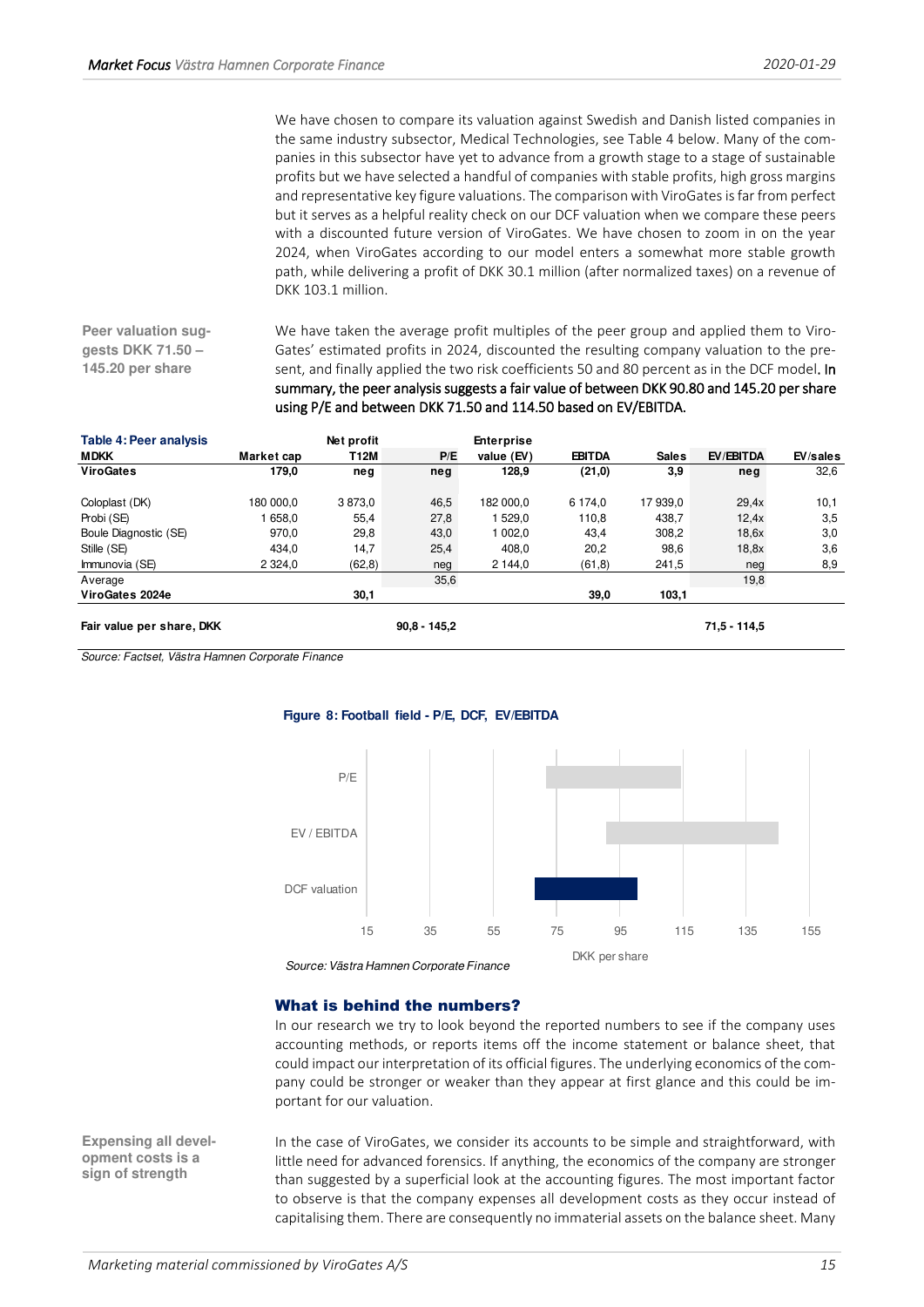companies in a similar stage of development as ViroGates capitalise development costs, which will boost net profit and total equity in the short run but lead to higher depreciation costs down the road. The more conservative accounting practice chosen by ViroGates is a concealed strength in our opinion, suggesting value over and beyond what is recognised in the books.

Secondly, the company has a notable latent tax asset in the form of accumulated net losses, which can be carried forward and used to reduce the tax cost once the company starts running profits. This asset is not visible in the books but we have incorporated this advantage in our DCF model.

Finally, it is important to be aware of the potential dilution of existing shares from the future exercise of warrant programmes. ViroGates has a total of three different warrant programmes, which have been issued to top management and other employees, some company directors and to the previous holders of a fully repaid convertible loan. If all outstanding warrants were to be exercised, they would cause a 15.2 percent dilution of existing shares. The exercise prices range from DKK 32.7 to 91 per share. The warrant program with a strike price of DKK 91 constitutes 40 percent of all outstanding warrants and expire in June 2020. The probability of them being exercised is thus fairly low. If all the other warrants are exercised, however, it would dilute the existing shares by 9.8 percent. In our valuation above, we have for simplicity treated all warrant programmes equally, counting the current option value of outstanding warrants as a debt to the company and dividing the net equity value of the company by the undiluted number of shares. **Potential dilution through warrants** 

## <span id="page-15-0"></span>What could go wrong?

We believe that the main challenge for ViroGates is to reorient the company into a commercially and financially self-sustained company, from being fully devoted to research. ViroGates currently has bold financial targets for 2020 and the risk of missing these might negatively affect the share price. ViroGates' product line is undoubtedly ground-breaking in several aspects but making the healthcare sector take on new technological solutions might be tricky. The targeted healthcare sector is known to be conservative and an overall slow-moving market, which means it might take longer than anticipated to succeed in commercializing the products. However, the market conservatism works both ways. As more and more hospitals start using suPAR as a biomarker, the chances of establishing this as a standard will increase, which reduces the risk of subsequently losing customers to other techniques.

The efficacy of using suPAR as a biomarker is backed up by an enormous body of research. We believe the risk of the product line not being able to deliver on its promises is very small, since there are statistically so few false negatives reported. False negatives mean that seriously sick patients are erroneously identified as low-risk cases. If false negatives were to be frequently reported, it could destroy the confidence in using suPAR as a biomarker.

Normally the risk of competition is one of the biggest threats for any given company. This risk must be considered low in ViroGates' case due to the high entry barriers in the form of research needed to create a new antibody that is able to use suPAR as a biomarker. Furthermore, even if there are other biomarkers on the market, these are often used for different purposes and niches but can also be used in combination for increased diagnostic and prognostic capabilities.

> As a small company, ViroGates is critically dependent on a small group of key employees. Any loss of employees could disrupt the important ramp-up phase ahead. ViroGates is also to some extent dependent on its suppliers. Most importantly, the company has contracted the Norwegian company Diatec Monoclonal AS to manufacture the monoclonal antibodies to be used in all suPARnostic® products. According to the 2018 IPO prospectus, the supplier may terminate the agreement with 30 days' notice. However, as a mitigating factor Viro-Gates is reported to be holding ample supplies of the manufactured product in stock. The

**Market breakthrough could take longer than expected** 

**Low risk of direct competition** 

**A single supplier of antibodies represents risk**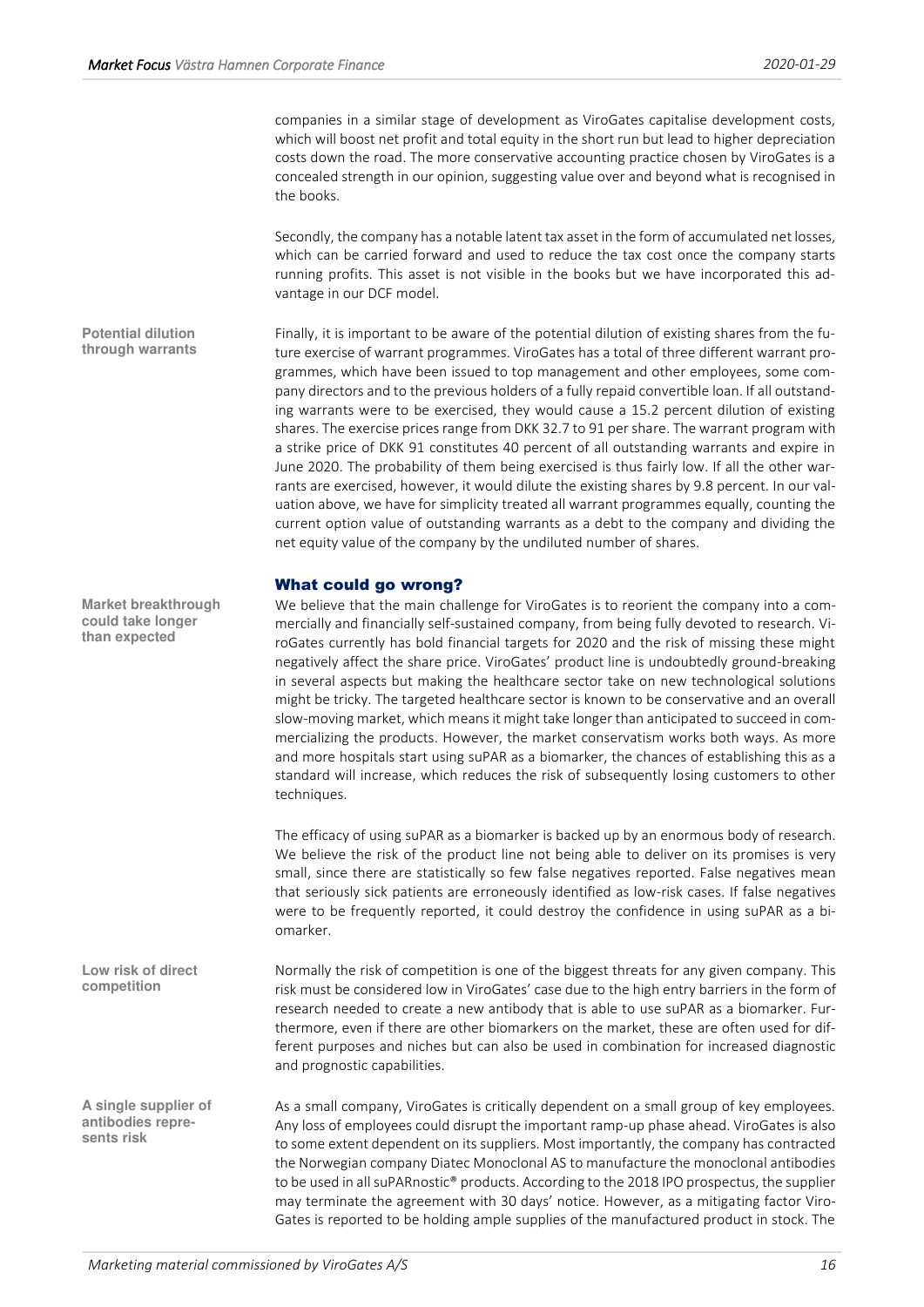antibodies are the most important ingredient in all of ViroGates products and we regard the risk of disruptions on the supply side to be an important risk for the company.

## <span id="page-16-0"></span>Coming events

ViroGates has previously announced when new hospitals become clinical routine customers. This will be a big value driver moving forward as it is here the near-term earning potential exists. With currently 6 clinical routine customers, and a target of 40 by the end of 2020, it is not unlikely that we shall see many new hospitals added as clinical routine customers during the year. Furthermore, the addition of new hospitals in trial programmes will also be an important news flow. The number of hospitals in trial is usually announced in the annual and quarterly reports. **We look out for new routine customers** 

Looking at the company's product offering it is possible that we will see further achievements. The suPARnostic® TurbiLatex is now validated for all commercially relevant Roche Diagnostics cobas instruments plus Siemens Advia XPT. The company has communicated that it is validating the suPARnostic® TurbiLatex on other biochemistry analyzers such as Siemens Atellica, Abbott Architect and Abbott Alinity. More information is expected in Q3- Q4 this year. **TurbiLatex to be validated on new platforms** 

> In February 2019, ViroGates entered a co-development agreement with Austria-based GENSPEED BioTech GmbH to develop a combined suPAR and CRP test. The product will be based on a finger prick test, with an analysis time of less than 10 minutes. This point-ofcare test would be optimal in e.g. ambulances. The product is expected to take two years to develop, which means it will take another year to finish.

Another potential development could be the start of an FDA discussion regarding the US market. ViroGates has not disclosed their timeline for the US market, but in practice all of its focus will be on the EU market for the time being. However, if ViroGates is contacted by a potential partner, anything is on the table. An early partnership might allow for revenues coming from the North American market earlier than we have anticipated. **US talks is a wild card** 

# Financial calendar

| 25 Mar 2020 | Annual Report 2020            |
|-------------|-------------------------------|
| 28 Apr 2020 | <b>Annual General Meeting</b> |
| 30 Apr 2020 | Q1 Report 2020                |
| 13 Aug 2020 | Q2 report 2020                |
| 27 Oct 2020 | Q3 report 2020                |
|             |                               |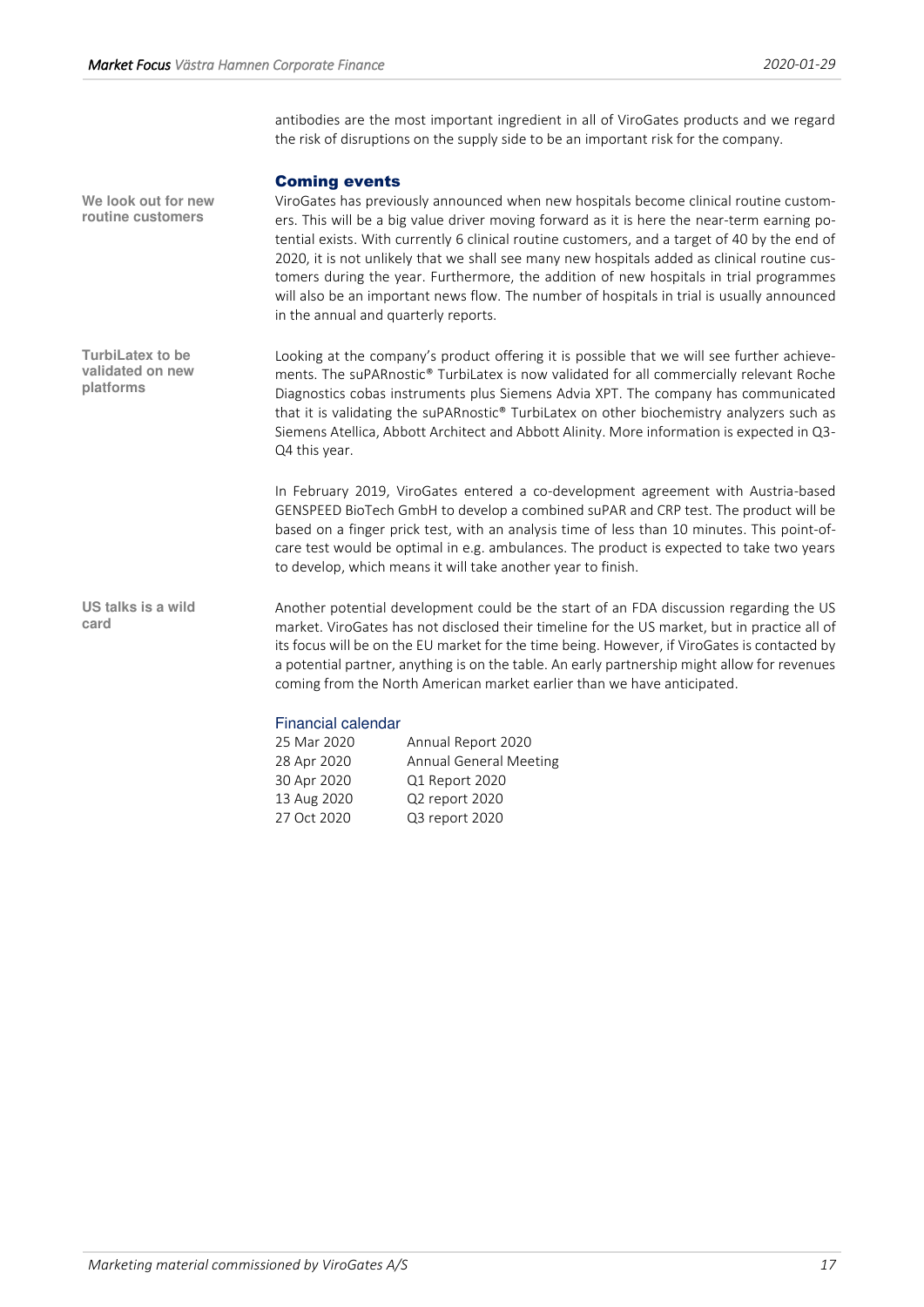# <span id="page-17-0"></span>Appendix: Valuation method

Companies in an early stage usually report negative net profits and may have many years left until they turn a profit. Sometimes they even have years until their first significant sales revenues. The difficulty in valuing growth companies with limited historical records is that the valuation rests on uncertain estimates of future earnings; more uncertain than for companies with years of stable profits on record. There is little in terms of historical figures on which to base estimates of future revenues, future profit margins and other items.

To handle these challenges, we choose to follow a generally accepted method for valuing growth companies described by finance professor Aswath Damodaran $^{1}$  among others. Instead of scaling the discount rate (WACC) to account for all the risks and uncertainties associated with a young company, we use a two-stage valuation approach:

- First, we estimate fair enterprise value under the explicit assumption that the company survives until its first year of sustainable profits. We use a WACC commensurate with the circumstances of the company once it reaches profitability.
- Second, we adjust the estimated enterprise value by multiplying with a probability factor reflecting the likelihood that the company survives.

With each passing period after the initial valuation, the probability factor may be adjusted based on the company's development and our updated assessment of its chances of survival.

1) Damodaran, Aswath,*"Valuing Young, Start-up and Growth Companies: Estimation Issues and Valuation Challenges", Stern School of Business, New York University, May 2009*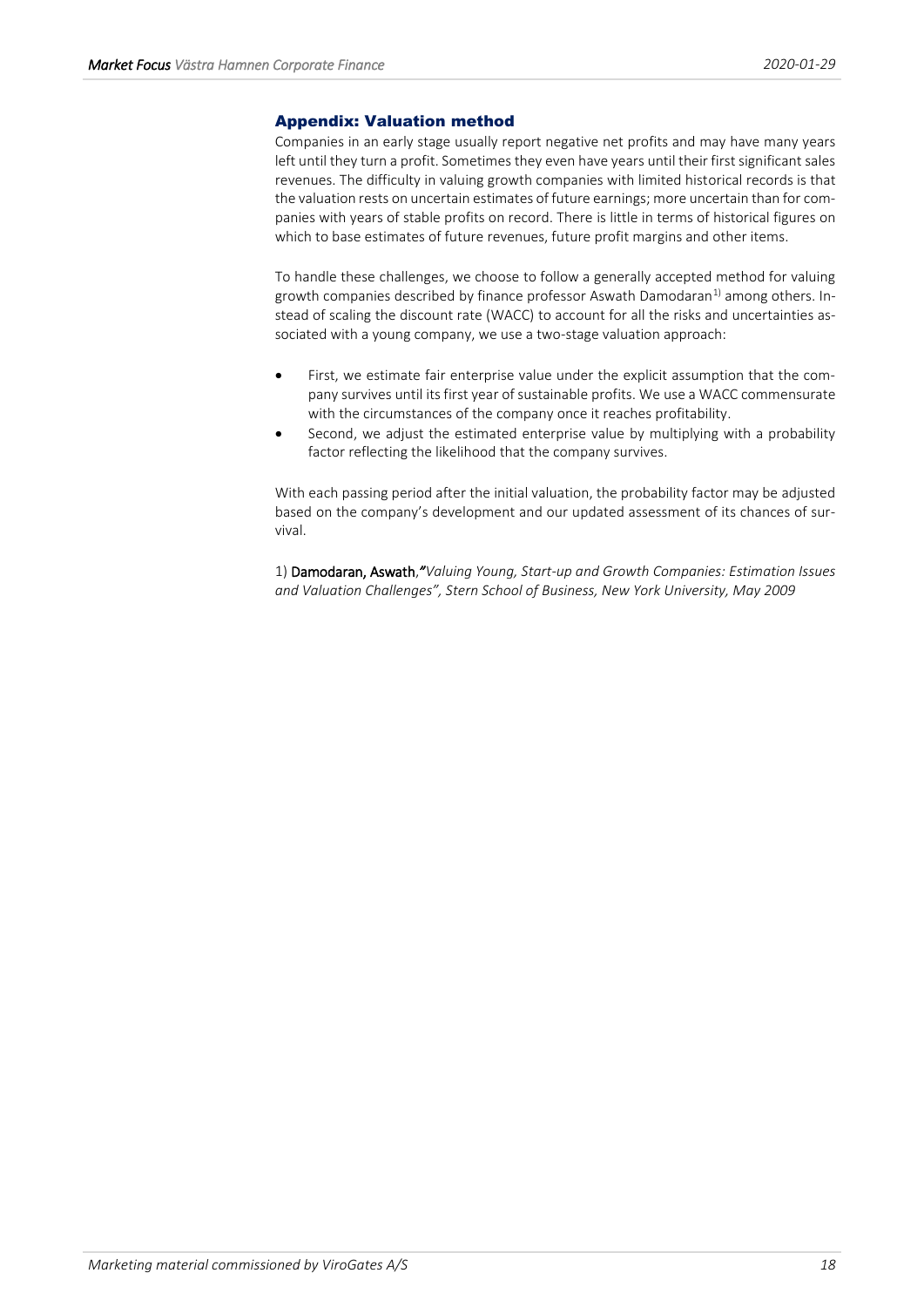| <b>Income Statement - Annual Data</b> |         |         |         |         |         |          |         |         |
|---------------------------------------|---------|---------|---------|---------|---------|----------|---------|---------|
| <b>kDKK</b>                           | 2018    | 2019e   | 2020e   | 2021e   | 2022e   | 2023e    | 2024e   | 2025e   |
|                                       |         |         |         |         |         |          |         |         |
| Net revenues                          | 3316    | 4 2 0 3 | 8 3 21  | 30 717  | 52 250  | 72 274   | 103 119 | 137 884 |
| <b>Total revenues</b>                 | 3316    | 4 203   | 8 3 2 1 | 30717   | 52 250  | 72 274   | 103 119 | 137 884 |
| Cost of goods sold                    | (312)   | (474)   | (1664)  | (6143)  | (10526) | (15041)  | (22788) | (32067) |
| <b>Gross profit</b>                   | 3 0 0 4 | 3729    | 6657    | 24 574  | 41 724  | 57 233   | 80 331  | 105 816 |
| Personnel costs                       | (5858)  | (10123) | (12711) | (14163) | (15264) | (17017)  | (18791) | (20750) |
| Other external costs                  | (15123) | (10653) | (15253) | (16995) | (18316) | (20 421) | (22549) | (24900) |
| <b>EBITDA</b>                         | (17977) | (17047) | (21307) | (6584)  | 8 1 4 4 | 19795    | 38 991  | 60 167  |
| Amortisation & depreciation           | (125)   | (84)    | (108)   | (135)   | (154)   | (167)    | (177)   | (184)   |
| <b>EBIT</b>                           | (18102) | (17130) | (21414) | (6719)  | 7990    | 19 628   | 38813   | 59 983  |
| Net financial items                   | (814)   | (295)   | (280)   | (280)   | (280)   | (280)    | (280)   | (280)   |
| <b>EBT</b>                            | (18916) | (17426) | (21694) | (6999)  | 7710    | 19 348   | 38 533  | 59703   |
| Taxes                                 | 1930    | 901     |         | ÷.      | $\sim$  |          |         | (4108)  |
| Net profit                            | (16986) | (16525) | (21694) | (6999)  | 7710    | 19 348   | 38 533  | 55 594  |
| Earnings per share (DKK)              | (5,88)  | (5, 45) | (7, 15) | (2, 31) | 2,54    | 6,38     | 12,70   | 18,32   |
| Growth (%)                            |         |         |         |         |         |          |         |         |
| Net revenues                          | na      | 26,8%   | 98,0%   | 269,1%  | 70,1%   | 38,3%    | 42,7%   | 33,7%   |
| <b>EBITDA</b>                         | na      | na      | na      | na      | na      | 143,1%   | 97,0%   | 54,3%   |
| <b>EBIT</b>                           | na      | na      | na      | na      | na      | 145,7%   | 97,7%   | 54,5%   |
| Net profit                            | na      | na      | na      | na      | na      | 150,9%   | 99,2%   | 44,3%   |
| % of revenues (%)                     |         |         |         |         |         |          |         |         |
| Gross margin                          | 90,6%   | 88,7%   | 80,0%   | 80,0%   | 79,9%   | 79,2%    | 77,9%   | 76,7%   |
| <b>EBITDA</b> margin                  | neg     | neg     | neg     | neg     | 15,6%   | 27,4%    | 37,8%   | 43,6%   |
| <b>EBIT</b> margin                    | neg     | neg     | neg     | neg     | 15,3%   | 27,2%    | 37,6%   | 43,5%   |
| EBT margin                            | neg     | neg     | neg     | neg     | 14,8%   | 26,8%    | 37,4%   | 43,3%   |
| Profit margin                         | neg     | neg     | neg     | neg     | 14,8%   | 26,8%    | 37,4%   | 40,3%   |
| Personnel costs                       | 176,7%  | 240,8%  | 152,8%  | 46,1%   | 29,2%   | 23,5%    | 18,2%   | 15,0%   |
| <b>Total OPEX</b>                     | 632,7%  | 494,3%  | 336,1%  | 101,4%  | 64,3%   | 51,8%    | 40,1%   | 33,1%   |
| Profitability (%)                     |         |         |         |         |         |          |         |         |
| <b>ROE</b>                            | neg     | neg     | neg     | neg     | 32,8%   | 45,2%    | 47,3%   | 40,6%   |
| <b>ROIC</b>                           | neg     | neg     | neg     | neg     | 34,3%   | 69,7%    | 107,6%  | 137,2%  |
| <b>ROCE</b>                           | neg     | neg     | neg     | neg     | 26,5%   | 35,7%    | 37,2%   | 34,2%   |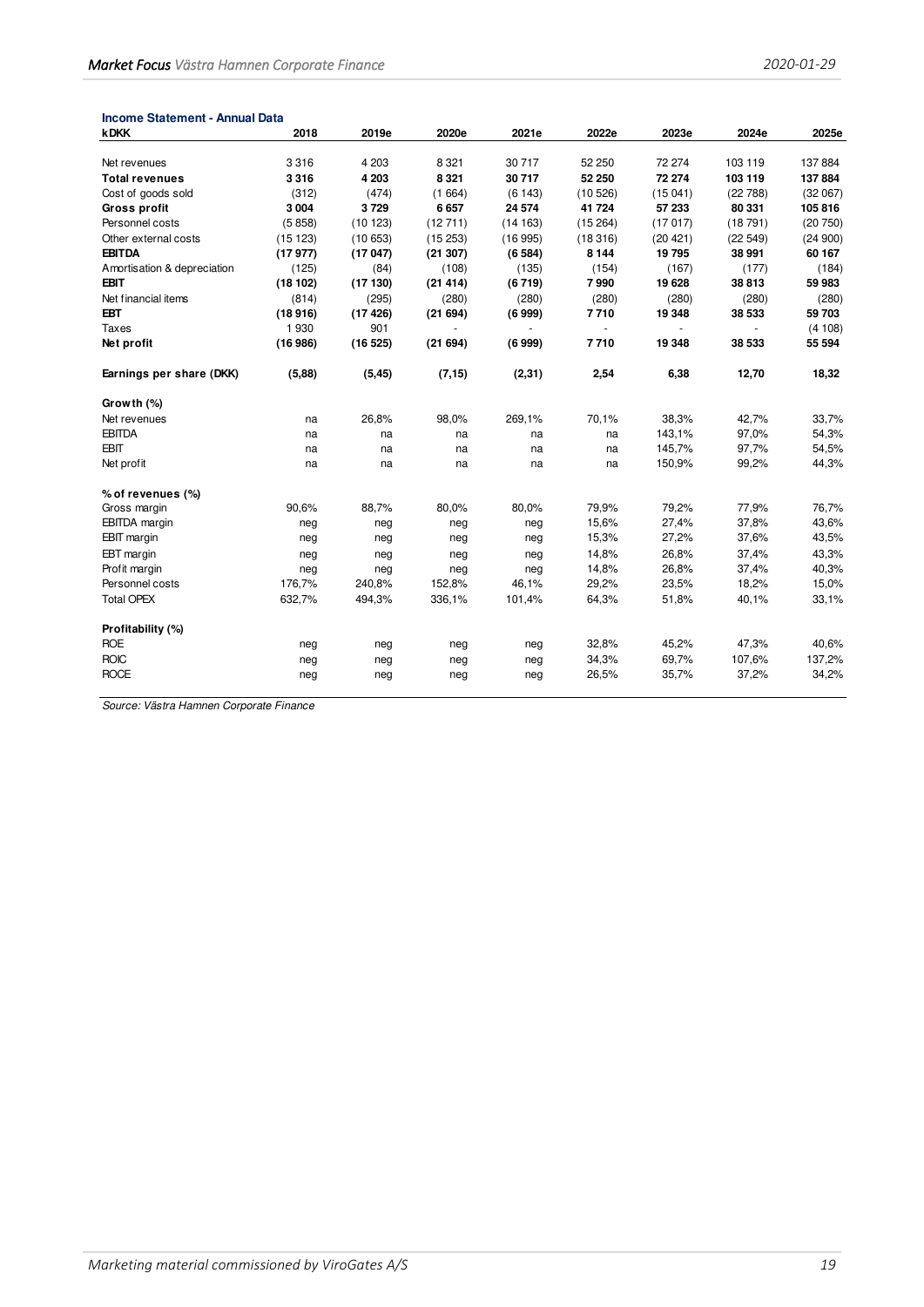#### **Balance Sheet - Annual Data**

| <b>kDKK</b>                         | 2018    | 2019e   | 2020e   | 2021e   | 2022e   | 2023e   | 2024e   | 2025e   |
|-------------------------------------|---------|---------|---------|---------|---------|---------|---------|---------|
|                                     |         |         |         |         |         |         |         |         |
| <b>Inventories</b>                  | 694     | 3556    | 1 350   | 4628    | 6754    | 8 3 8 9 | 10832   | 13507   |
| Account receivable                  | 431     | 356     | 1519    | 5 2 0 6 | 7411    | 9951    | 14 4 14 | 18 437  |
| Other receivables                   | 988     | 3 2 4 5 | 2 7 7 2 | 4 2 2 3 | 4 2 2 3 | 4 2 2 3 | 4 2 2 3 | 4 2 2 3 |
| Cash and cash equivalents           | 60 084  | 40 470  | 18 109  | 2563    | 6 2 8 4 | 21 523  | 54 247  | 104 187 |
| <b>Total current assets</b>         | 63 197  | 47 626  | 23749   | 16 620  | 24 672  | 44 086  | 83715   | 140 353 |
| Tangible assets                     | 117     | 286     | 378     | 443     | 489     | 522     | 545     | 561     |
| Intangible assets                   |         |         |         | ٠       |         |         |         |         |
| <b>Financial assets</b>             | 110     | 279     | 279     | 279     | 279     | 279     | 279     | 279     |
| <b>Total fixed assets</b>           | 227     | 565     | 657     | 723     | 769     | 801     | 824     | 840     |
| <b>Total assets</b>                 | 63 4 24 | 48 191  | 24 406  | 17 342  | 25 441  | 44 887  | 84 539  | 141 194 |
| Accounts payable                    | 339     | 541     | 844     | 810     | 1 0 1 3 | 1 3 9 8 | 2 1 6 6 | 2894    |
| Short-term debt                     |         |         |         | $\sim$  |         |         |         |         |
| Other liabilities                   | 2073    | 2 1 6 3 | 770     | 739     | 925     | 638     | 988     | 1 3 2 1 |
| <b>Total current liabilities</b>    | 2412    | 3704    | 1614    | 1549    | 1938    | 2036    | 3 1 5 5 | 4215    |
| Other provisions                    |         | ۰       |         |         |         |         |         |         |
| <b>Total equity</b>                 | 61 011  | 44 486  | 22792   | 15793   | 23 503  | 42 851  | 81 384  | 136 978 |
| <b>Total equity and liabilities</b> | 63 423  | 48 191  | 24 406  | 17342   | 25 441  | 44 887  | 84 539  | 141 193 |

Source: Västra Hamnen Corporate Finance

| <b>Cash flow statement</b>  |                          |                          |          |         |                          |                          |        |        |
|-----------------------------|--------------------------|--------------------------|----------|---------|--------------------------|--------------------------|--------|--------|
| <b>kDKK</b>                 | 2018                     | 2019e                    | 2020e    | 2021e   | 2022e                    | 2023e                    | 2024e  | 2025e  |
|                             |                          |                          |          |         |                          |                          |        |        |
| Operating activities        | (17 081)                 | (17592)                  | (21 587) | (6864)  | 7864                     | 19515                    | 38711  | 55 778 |
| Changes in w orking capital | 701                      | (1602)                   | (574)    | (8481)  | (3943)                   | (4077)                   | (5786) | (5638) |
| Investing activities        | (2)                      | (421)                    | (200)    | (200)   | (200)                    | (200)                    | (200)  | (200)  |
| Financing activities        | 75 000                   | $\overline{\phantom{0}}$ |          |         |                          | $\overline{\phantom{a}}$ |        |        |
| Cash flow for the period    | 58 618                   | (19 614)                 | (22361)  | (15546) | 3721                     | 15 238                   | 32724  | 49 940 |
| Beginning cash balance      | ٠                        | 58 618                   | 39 004   | 16 643  | 1 0 9 7                  | 4818                     | 20 057 | 52 781 |
| Adjustments                 | $\overline{\phantom{a}}$ | $\overline{\phantom{a}}$ |          |         | $\overline{\phantom{0}}$ | $\overline{\phantom{a}}$ |        |        |
| Ending cash balance         | 58 618                   | 39 004                   | 16 643   | 1 097   | 4818                     | 20 057                   | 52781  | 102721 |
|                             |                          |                          |          |         |                          |                          |        |        |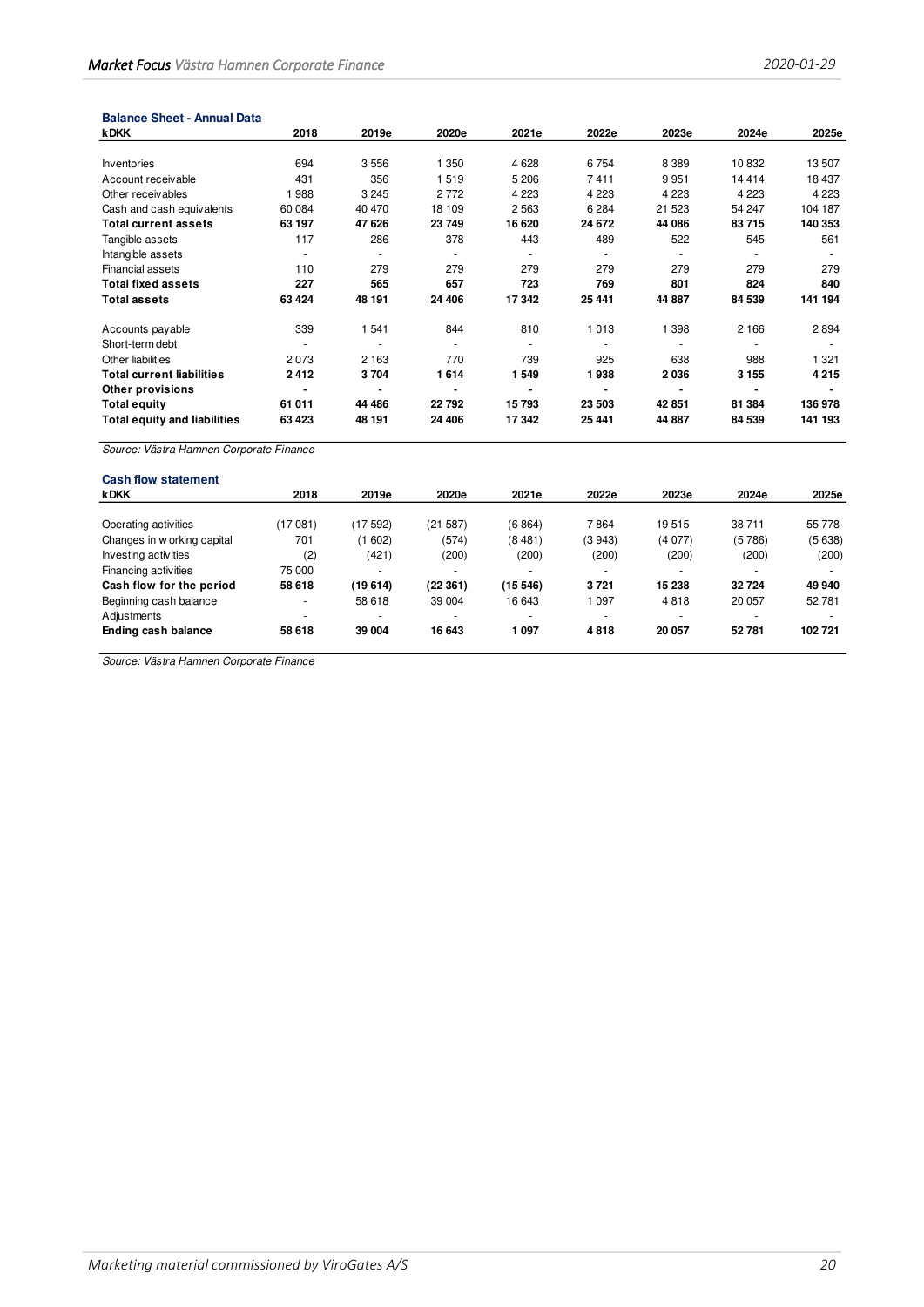| <b>kDKK</b>                 | Q1 2019 | Q2 2019 | Q3 2019     | Q4 2019e       | Q1 2020e | Q2 2020e | Q3 2020e | Q4 2020e |
|-----------------------------|---------|---------|-------------|----------------|----------|----------|----------|----------|
|                             |         |         |             |                |          |          |          |          |
| Net revenues                | 1 1 0 5 | 1 4 6 5 | 551         | 1 0 8 2        | 1 2 6 3  | 1626     | 2 3 5 2  | 3079     |
| <b>Total revenues</b>       | 1 1 0 5 | 1 4 6 5 | 551         | 1082           | 1 2 6 3  | 1626     | 2 3 5 2  | 3079     |
| Cost of goods sold          | (90)    | (80)    | (88)        | (216)          | (253)    | (325)    | (470)    | (616)    |
| <b>Gross profit</b>         | 1015    | 1 3 8 6 | 463         | 865            | 1011     | 1 3 0 1  | 1882     | 2464     |
| Personnel costs             | (2305)  | (3442)  | (1975)      | (2400)         | (3015)   | (3121)   | (3231)   | (3344)   |
| Other external costs        | (2542)  | (2506)  | (2725)      | (2880)         | (3618)   | (3745)   | (3877)   | (4013)   |
| <b>EBITDA</b>               | (3833)  | (4562)  | (4237)      | (4415)         | (5622)   | (5565)   | (5226)   | (4894)   |
| Amortisation & depreciation | (31)    | (31)    | $\mathbf 0$ | (21)           | (24)     | (26)     | (28)     | (30)     |
| <b>EBIT</b>                 | (3864)  | (4594)  | (4237)      | (4436)         | (5646)   | (5591)   | (5254)   | (4924)   |
| Net financial items         | (81)    | (78)    | (66)        | (70)           | (70)     | (70)     | (70)     | (70)     |
| EBT                         | (3945)  | (4672)  | (4303)      | (4506)         | (5716)   | (5661)   | (5324)   | (4994)   |
| <b>Taxes</b>                | 270     | 322     | 309         | $\blacksquare$ | $\sim$   | ÷.       | $\sim$   |          |
| Net profit                  | (3675)  | (4350)  | (3994)      | (4506)         | (5716)   | (5661)   | (5324)   | (4994)   |
| Earnings per share (DKK)    | (1,21)  | (1, 43) | (1, 32)     | (1, 49)        | (1,88)   | (1, 87)  | (1,75)   | (1,65)   |
| Y-o-Y Growth (%)            |         |         |             |                |          |          |          |          |
| Net revenues                | 92,6%   | 34,2%   | (33,2%)     | 30,9%          | 14,3%    | 11,0%    | 327,0%   | 184,7%   |
| <b>EBITDA</b>               | na      | na      | na          | na             | na       | na       | na       | na       |
| <b>EBIT</b>                 | na      | na      | na          | na             | na       | na       | na       | na       |
| Net profit                  | na      | na      | na          | na             | na       | na       | na       | na       |
| % of revenues (%)           |         |         |             |                |          |          |          |          |
| Gross margin                | 91,9%   | 94,6%   | 84,1%       | 80,0%          | 80,0%    | 80,0%    | 80,0%    | 80,0%    |
| <b>EBITDA</b> margin        | neg     | neg     | neg         | neg            | neg      | neg      | neg      | neg      |
| <b>EBIT</b> margin          | neg     | neg     | neg         | neg            | neg      | neg      | neg      | neg      |
| EBT margin                  | neg     | neg     | neg         | neg            | neg      | neg      | neg      | neg      |
| Profit margin               | neg     | neg     | neg         | neg            | neg      | neg      | neg      | neg      |
| Personnel costs             | 208,6%  | 234,9%  | 358,6%      | 221,9%         | 238,6%   | 191,9%   | 137,4%   | 108,6%   |
| <b>Total OPEX</b>           | 438,7%  | 405,9%  | 853,2%      | 488,1%         | 525,0%   | 422,2%   | 302,2%   | 238,9%   |
| Profitability (%)           |         |         |             |                |          |          |          |          |
| <b>ROE</b>                  | neg     | neg     | neg         | neg            | neg      | neg      | neg      | neg      |
| <b>ROIC</b>                 | neg     | neg     | neg         | neg            | neg      | neg      | neg      | neg      |
| <b>ROCE</b>                 | neg     | neg     | neg         | neg            | neg      | neg      | neg      | neg      |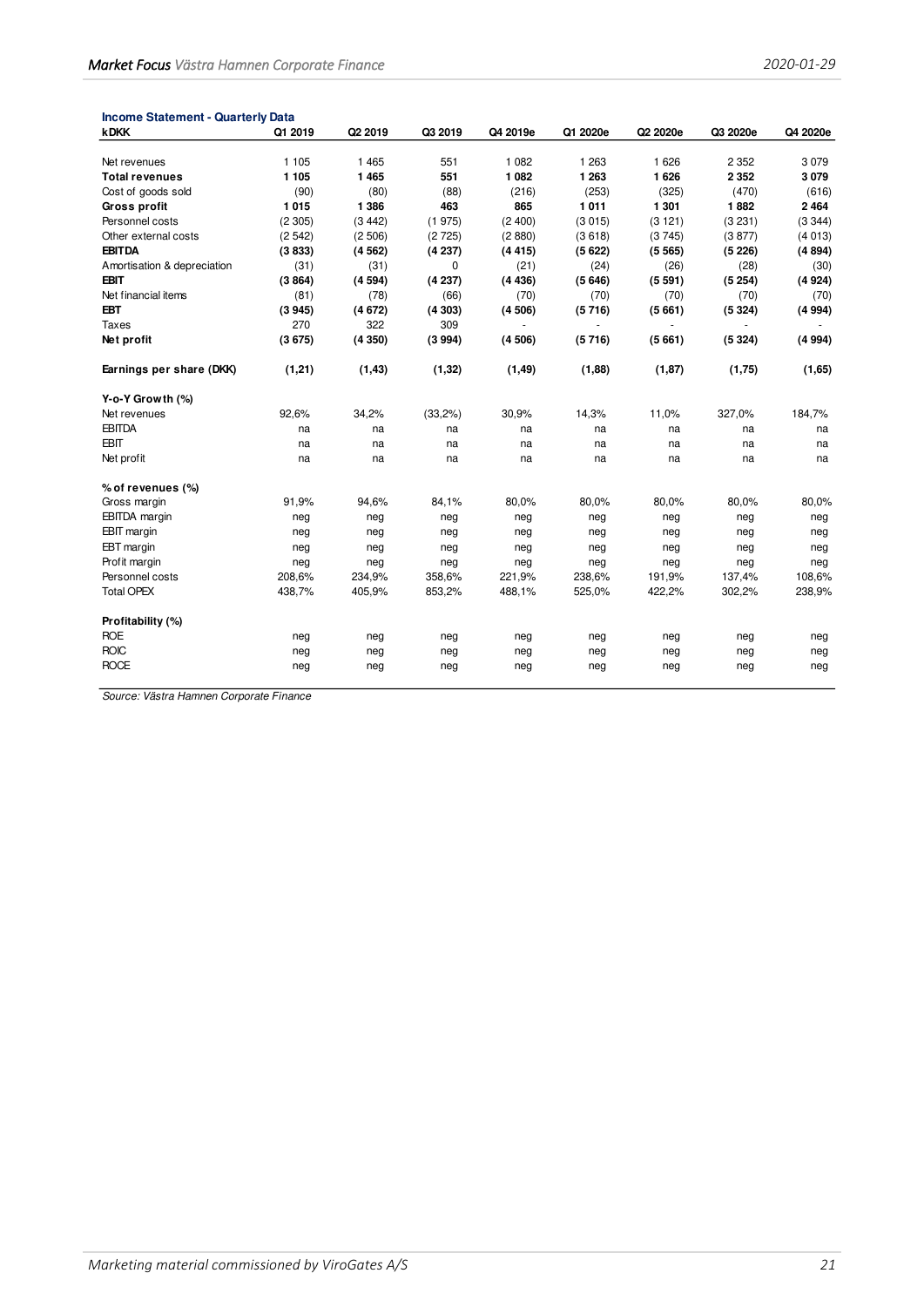| <b>Balance Sheet - Quarterly Data</b>   |         |                     |         |          |          |          |          |          |
|-----------------------------------------|---------|---------------------|---------|----------|----------|----------|----------|----------|
| <b>kDKK</b>                             | Q1 2019 | Q <sub>2</sub> 2019 | Q3 2019 | Q4 2019e | Q1 2020e | Q2 2020e | Q3 2020e | Q4 2020e |
| <b>Inventories</b>                      | 578     | 829                 | 741     | 3556     | 554      | 713      | 1 0 3 1  | 1 3 5 0  |
| Account receivable                      | 752     | 809                 | 129     | 356      | 623      | 802      | 1 1 6 0  | 1519     |
| Other receivables                       | 2615    | 4 2 7 3             | 3 4 3 5 | 3 2 4 5  | 1895     | 2033     | 2470     | 2 7 7 2  |
| Cash and cash equivalents               | 55 992  | 50 165              | 47 626  | 40 470   | 38 677   | 32 356   | 24 953   | 18 109   |
| <b>Total current assets</b>             | 59 937  | 56 076              | 51 931  | 47 626   | 41749    | 35 904   | 29614    | 23 749   |
| Tangible assets                         | 86      | 55                  | 257     | 286      | 312      | 336      | 358      | 378      |
| Intangible assets                       |         | $\blacksquare$      |         | $\sim$   |          |          |          |          |
| <b>Financial assets</b>                 | 112     | 279                 | 279     | 279      | 279      | 279      | 279      | 279      |
| <b>Total fixed assets</b>               | 198     | 334                 | 536     | 565      | 591      | 615      | 637      | 657      |
| <b>Total assets</b>                     | 60 135  | 56 410              | 52 467  | 48 191   | 42 340   | 36 519   | 30 251   | 24 406   |
| Accounts payable                        | 1 1 0 8 | 1 3 4 3             | 1 3 8 5 | 1 541    | 1800     | 1782     | 1 2 8 9  | 844      |
| Short-term debt                         |         |                     |         |          |          |          |          |          |
| Other liabilities                       | 1690    | 2 0 8 1             | 2089    | 2 1 6 3  | 1769     | 1626     | 1 1 7 6  | 770      |
| <b>Total current liabilities</b>        | 2798    | 3423                | 3474    | 3704     | 3569     | 3 4 0 9  | 2465     | 1614     |
| Other provisions                        |         |                     |         |          |          |          |          |          |
| <b>Total equity</b>                     | 57 336  | 52 987              | 48 993  | 44 486   | 38770    | 33 109   | 27786    | 22792    |
| <b>Total equity and liabilities</b>     | 60 135  | 56 410              | 52 466  | 48 191   | 42 339   | 36 518   | 30 250   | 24 406   |
| Source: Västra Hamnen Corporate Finance |         |                     |         |          |          |          |          |          |
| <b>Cash flow statement</b>              |         |                     |         |          |          |          |          |          |
| <b>kDKK</b>                             | Q1 2019 | Q <sub>2</sub> 2019 | Q3 2019 | Q4 2019e | Q1 2020e | Q2 2020e | Q3 2020e | Q4 2020e |

| Operating activities        | (3914)                   | (4640)                   | (4553)                   | (4485) | (5692)                   | (5635)                   | (5 296)                  | (4964) |
|-----------------------------|--------------------------|--------------------------|--------------------------|--------|--------------------------|--------------------------|--------------------------|--------|
| Changes in w orking capital | (176)                    | (1020)                   | 2 2 1 5                  | (2622) | 3949                     | (636)                    | (2 057)                  | (1831) |
| Investing activities        | (2)                      | (167)                    | (202)                    | (50)   | (50)                     | (50)                     | (50)                     | (50)   |
| Financing activities        | $\overline{\phantom{a}}$ | $\overline{\phantom{a}}$ | $\overline{\phantom{a}}$ |        | $\overline{\phantom{a}}$ | $\overline{\phantom{a}}$ | $\overline{\phantom{a}}$ |        |
| Cash flow for the period    | (4092)                   | (5827)                   | (2540)                   | (7156) | (1793)                   | (6321)                   | (7402)                   | (6844) |
| Beginning cash balance      | 60 084                   | 55 992                   | 50 165                   | 47 626 | 40 470                   | 38 677                   | 32 356                   | 24 953 |
| Adjustments                 | $\overline{\phantom{a}}$ | $\overline{\phantom{a}}$ |                          |        | $\overline{\phantom{a}}$ | -                        |                          |        |
| Ending cash balance         | 55 992                   | 50 165                   | 47 626                   | 40 470 | 38 677                   | 32 356                   | 24 953                   | 18 109 |
|                             |                          |                          |                          |        |                          |                          |                          |        |